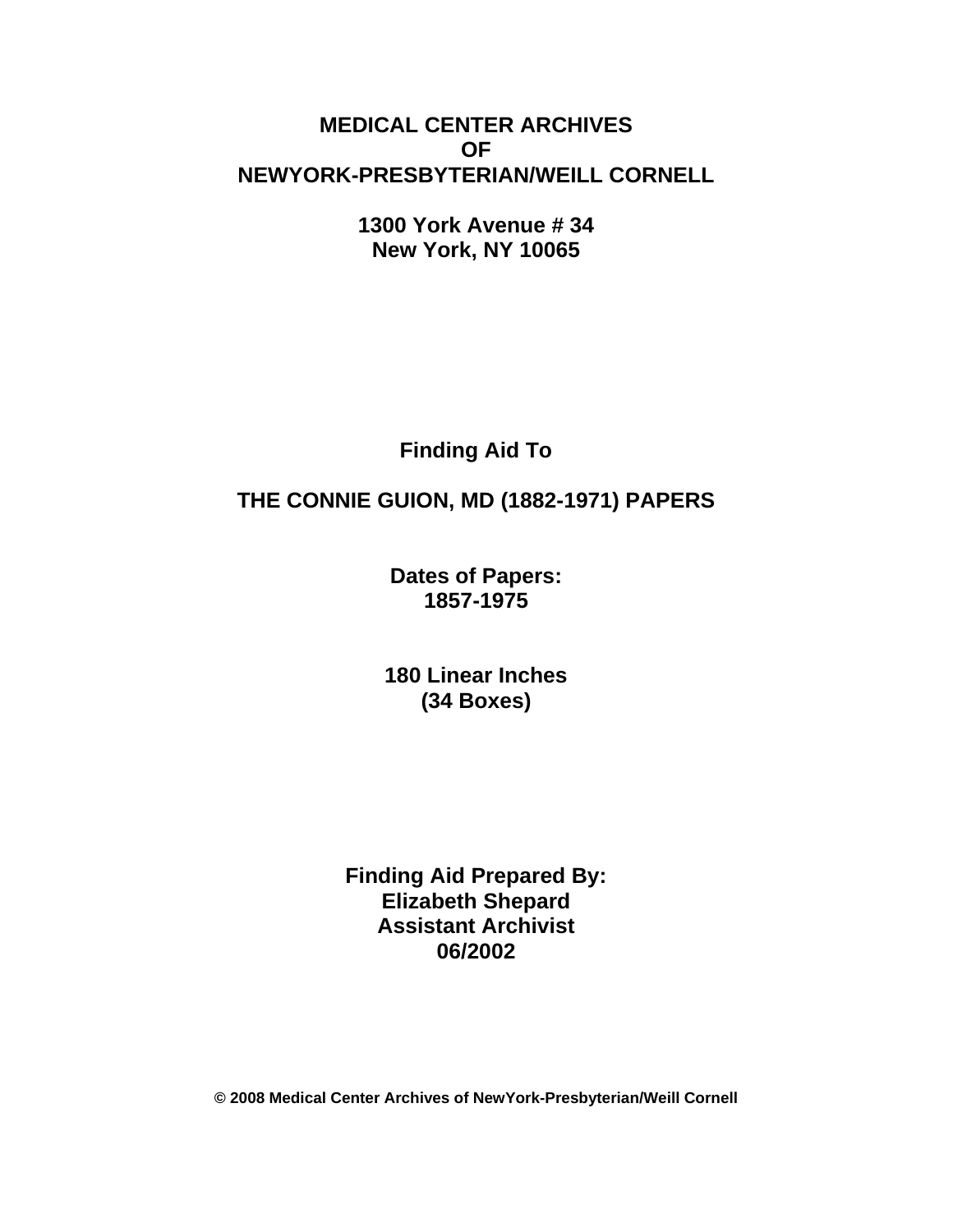#### **NOTE OF PROVENANCE**

The Connie Guion, MD Papers came from three different sources and were put together as one collection in June 2002.

Twenty-one boxes made up the Guion-McCombs Collection, which was a compilation of two separate collections, originally housed at the Arthur and Elizabeth Schlesinger Library on the History of Women in America at Radcliff College and the Sophia Smith Collection at Smith College.

The Schlesinger Library approached Dr. Guion about her papers in 1951. In 1953, Dr. Guion donated some material. Dr. Annie Parks McCombs donated the bulk of the material to the Schlesinger Library in August of 1975 and 1976. The Schlesinger Library papers were donated to the New York Cornell Medical Center Archives in May 15 and 19, 1987 and came in ten record boxes.

The Sophia Smith Collection is not documented. There is a letter dated February 4, 1966 thanking her for her donation. Connie Guion's papers from The Sophia Smith Collection were donated to the New York Hospital-Cornell Medical Center Archives in May 8, 1988 and came in six document boxes (25 inches).

Dr. Annie Parks McCombs donated the third collection called the Connie Guion, MD Papers directly to the New York Hospital-Cornell Medical Center Archives at an unidentified date. This collection was originally five record boxes.

The Guion-McCombs Collection and Connie Guion, MD Papers were placed together as one collection in June 2002.

### **BIOGRAPHICAL NOTE:**

Dr. Connie Guion was born in Lincolnton, NC on August 29, 1882. She was the ninth of twelve children born to Benjamin and Katherine Caldwell Guion. Her siblings were sisters: Laura (Haskell), Katherine (Babcock), Ferbia (McCombs), Ridie, Josephine (Hunt), Alice (Vason), Mary Wood (Newton), and brothers: Benjamin, Louis, Alexander, and Vivian. She attended Miss Kate Shipp's School, 1898-1900, Northfield School for Girls, 1900-1902, and Wellesley College, 1902-1906. After graduation, Dr. Guion taught chemistry at Vassar College (1906-1908) and Sweet Briar College (1908-1913). While teaching, she received a Master's Degree in Science at Cornell University in Ithaca, New York.

In 1913, she was admitted to the Cornell University Medical College branch in Ithaca. She graduated first in her class in 1917. She received the John Metcalfe Polk prize for general efficiency and another prize for Otology. She completed her internship and residency at the Second Medical Cornell Division at Bellevue Hospital where she fought to end the 24-hour ambulatory shifts for residents. After her residency, she worked at the Booth Memorial Hospital as an Attending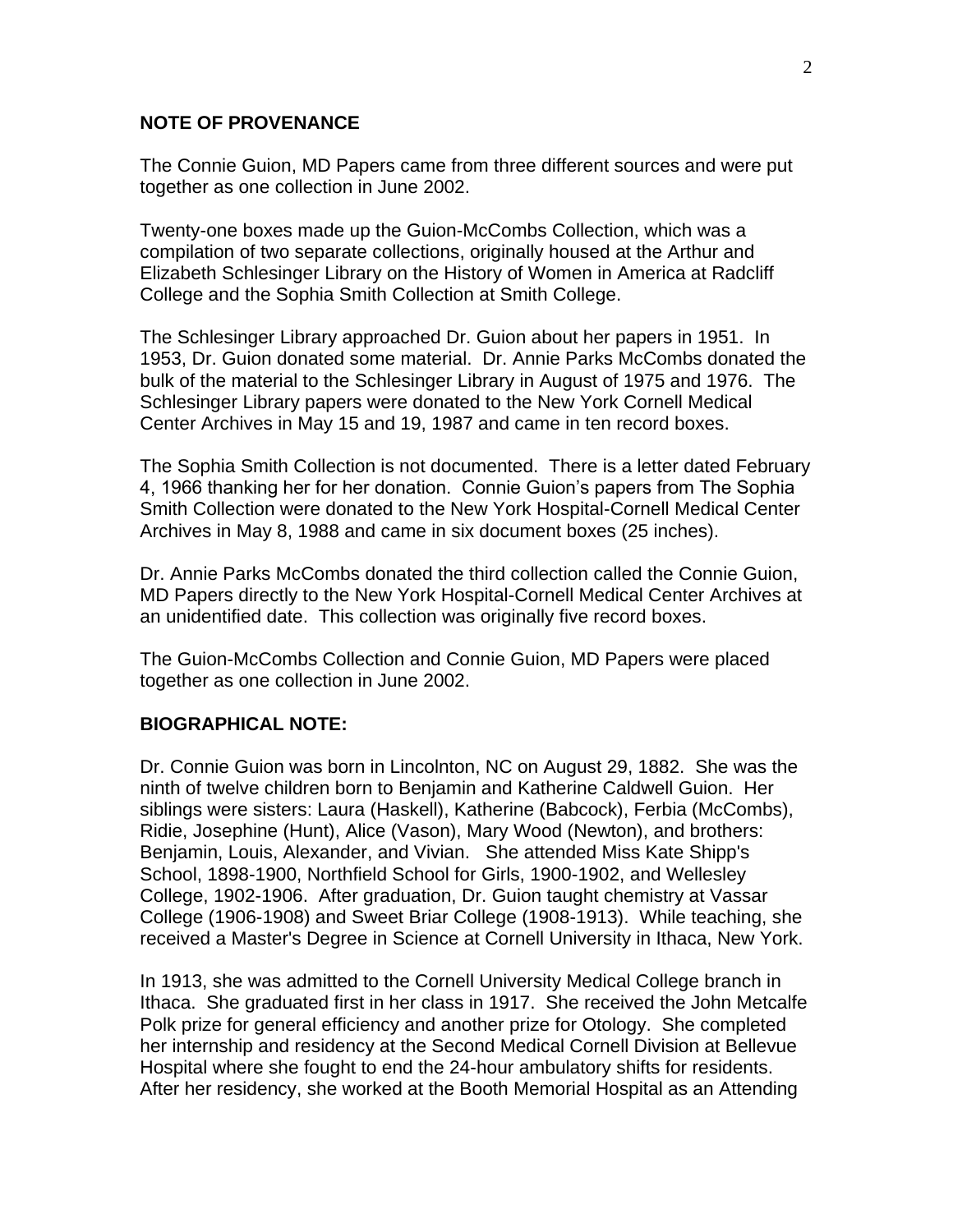Physician (1920-1926) and as Director of Department of Medicine at New York Infirmary for Women and Children (1925-1929). She also became an assistant for Dr. Frank Meara and took over his private practice upon his death in 1927.

In 1929, she became the Chief of the General Medical Clinic at the Pay Clinic (which later became the Outpatient Department of the New York Hospital-Cornell Medical Center). She continued this position until she retired in 1953. At the New York Hospital she began as an Assistant Attending Physician in 1932 and rose to Attending Physician status in 1943. At the Cornell University Medical College she began as an Assistant Professor of Clinical Medicine in 1929 and in 1946 became one of the first women in the United States to be appointed a Professor in Clinical Medicine.

In addition, she was the first woman to be a member of the New York Hospital Medical Board and be elected an Honorary Governor of the Society of the New York Hospital.

In 1963, the new outpatient building was dedicated the Dr. Connie Guion Building, which was the first building to be named after a living woman doctor.

Dr. Guion died on April 29, 1971 at the age of 88.

Dr. Annie Parks McCombs was the niece of Dr. Connie Guion. She was the daughter of Ferbia Guion and James McCombs. She was born on March 2, 1902. She attended Connecticut College for Women (1921-1925) and Cornell University Medical Center (1925-1929). She did her internship at Second Medical Cornell Division of Bellevue Hospital. After her training, she went into private practice with her aunt. She was also a member of the Pay Clinic, which became the Outpatient Department of the New York Hospital-Cornell Medical Center. At the hospital, she began as an Assistant Physician in 1932 and rose to Attending Physician in 1956. She also taught at the Cornell University Medical College from 1930-1975. She retired in 1975.

### **SCOPE AND CONTENTS NOTE**

The Connie Guion, MD Papers are divided into eight series: Biography (1902- 19721), Personal Correspondence (1857-1975), Cornell University Medical College/New York Hospital (1921-1972), Reprints and Speeches (1913-1970), Miscellaneous (1866-1974), Photographs (1886-1970), Certificates (1860-1954), Memorabilia.

### **Series I: Biography, 1902-1975:**

This series, arranged alphabetically by subject, includes newspaper clippings and articles on Dr. Connie Guion. In addition, It includes lists of her professional appointments, correspondence regarding various citations and awards, and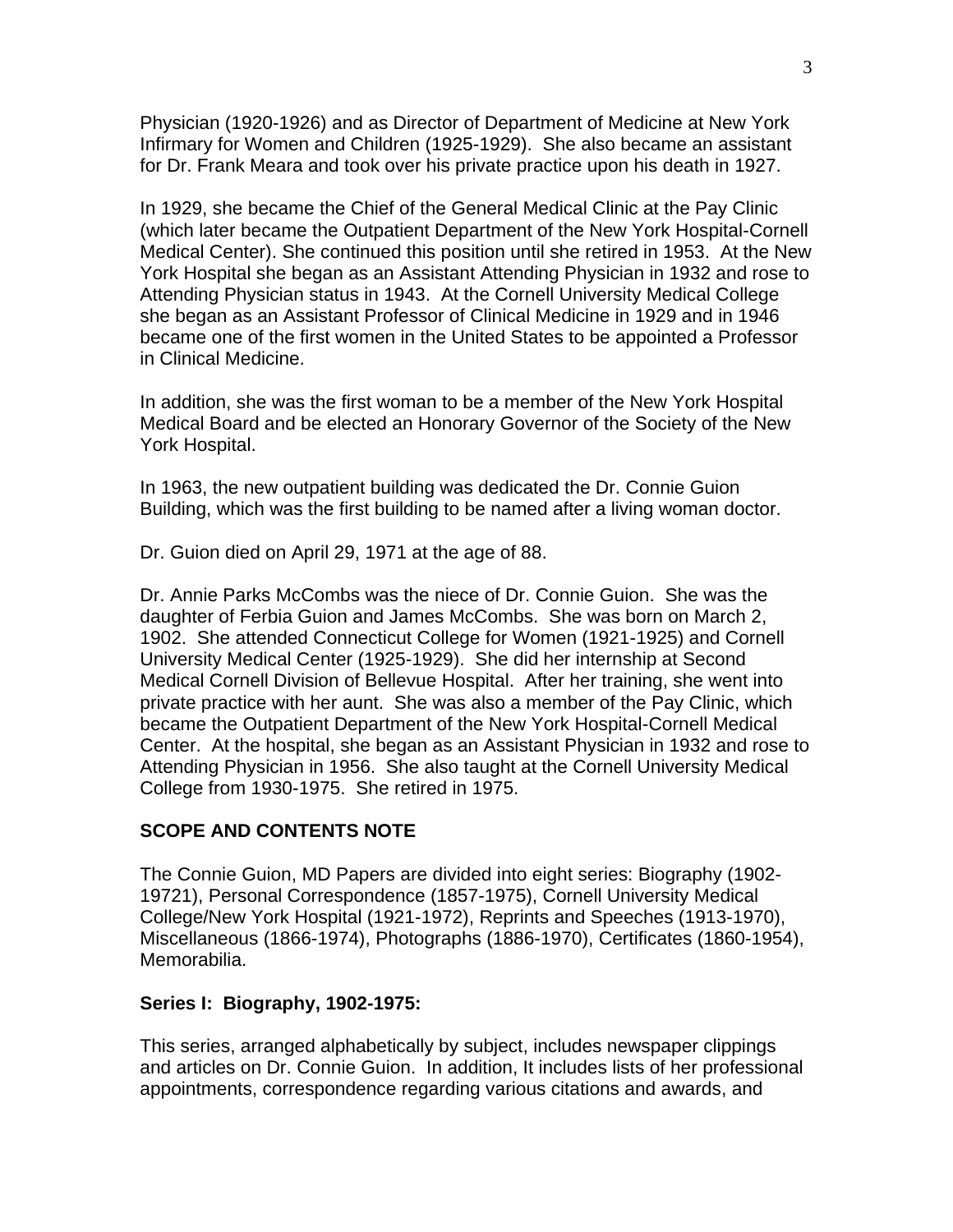correspondence and material on Sweet Briar College and Wellesley College. A copy of her biography, Look to This Day by Nardi Champion is included. In addition, biographical information on Dr. Annie Parks McCombs is contained in the files.

# **Series II: Personal Correspondence, 1842-1975:**

This series, arranged alphabetically by subject, is divided into correspondence with individuals and with organizations. The individual correspondence includes many family members and friends. Some of the correspondence is between Dr. Annie McCombs and various individuals.

### **Series III: Cornell University Medical College/New York Hospital, 1921-1972:**

This series, arranged alphabetically by subject, contains files related to Dr. Guion work at the Cornell University Medical College and New York Hospital. The files include correspondence with the Cornell Alumni Association, clippings and correspondence regarding the Dr. Connie Guion Building, correspondence regarding the establishment of the Cornell Clinic, minutes of the Cornell University Council and Greater Cornell Committee and annual reports of the Outpatient Department.

# **Series IV: Reprints and Speeches, 1913-1970:**

This series is arranged chronologically by year of the articles or speech.

# **Series V: Miscellaneous, 1866-1974:**

This series is broken into four subseries: Financial Records, Notebooks, General, and Scrapbooks. The financial records contain an account book, 1868-1888, bills for equipment, 1917, and stock ledger, 1940 s-1950. The notebooks include medical and teaching notes and published medical pamphlets. An item of interest is an 1866 medical diary belonging to Dr. James McCombs. The scrapbooks have clippings and photographs of her trips to British Isles, Canada, Italy, and Switzerland.

# **Series VI: Photographs, 1880s-1970:**

This series is divided into five subseries: Family, Portraits of Connie Guion, Cornell University Medical College/New York Hospital, Friends and Patients, and Miscellaneous. The images have been included in the photo catalog.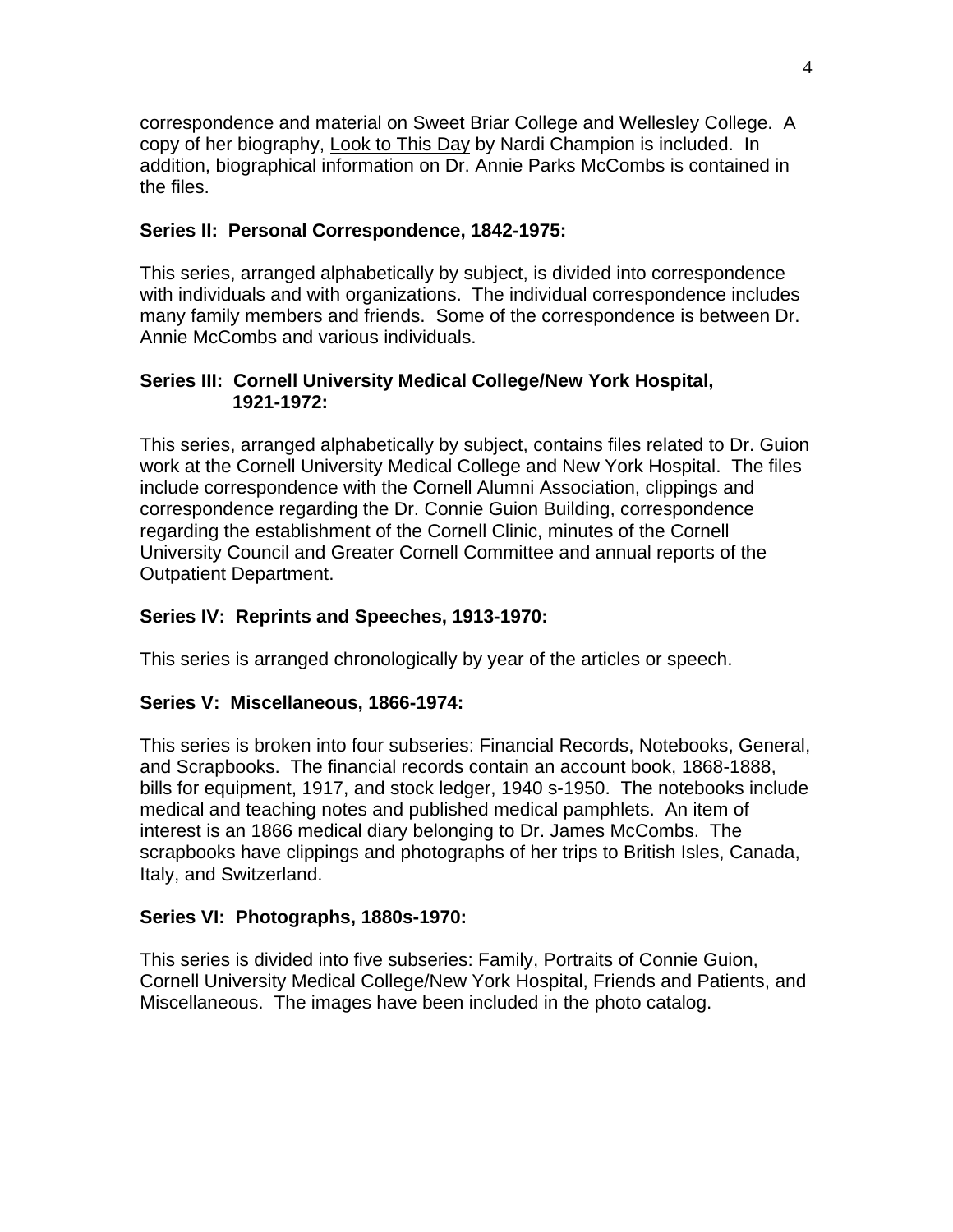#### **Series VII: Certificates, 1860-1954:**

The certificates include diplomas, citations, awards, and membership certificates to various organizations for Dr. Connie Guion and Dr. Annie Parks McCombs.

#### **Series VIII: Memorabilia:**

This series contains artifacts belonging to Dr. Connie Guion. Some of the interesting items include a Dr. Connie Guion Rag Doll and pins awarded to her from the New York Infirmary for Women and Children and the New York Hospital.

#### **BOX AND FOLDER LIST**

#### **Note: CMG is for Dr. Connie Guion APMcC is for Dr. Annie Parks McCombs CUMC is for Cornell University Medical College NYH is for New York Hospital**

#### **BOX 1: SERIES I: BIOGRAPY, 1902-1975**

| <b>Folder</b>  | <b>Description</b>                                               |
|----------------|------------------------------------------------------------------|
|                | Appointments, CMG                                                |
| $\mathbf 1$    | CUMC, 1924-1949                                                  |
| $\overline{2}$ | NYH, 1936-1970                                                   |
| 3              | Medical Advisory Board, Office of Price Administration,<br>1944  |
| 4              | professional                                                     |
| 5              | Bellevue Hospital Internship, CMG, 1917-1919                     |
| 6              | Bibliographies, CMG, 1935, 1943                                  |
| $7 - 10$       | Biographical, clippings, correspondence, CMG                     |
| 11             | Biography, Who's Who, CMG, 1942-1950                             |
|                | Citations, CMG                                                   |
| 12             | Caduceus Society, n.d.                                           |
| 13             | Cornell University Medical School, Award of Distinction,<br>1951 |
| 14             | Elizabeth Blackwell Citation, New York Infirmary, 1949           |
| 15             | Lane Bryant, Award, 1957                                         |
| 16             | Miscellaneous, honors, 1947-1966                                 |
| $17 - 18$      | New York Hospital, Honorary Governor, 1952                       |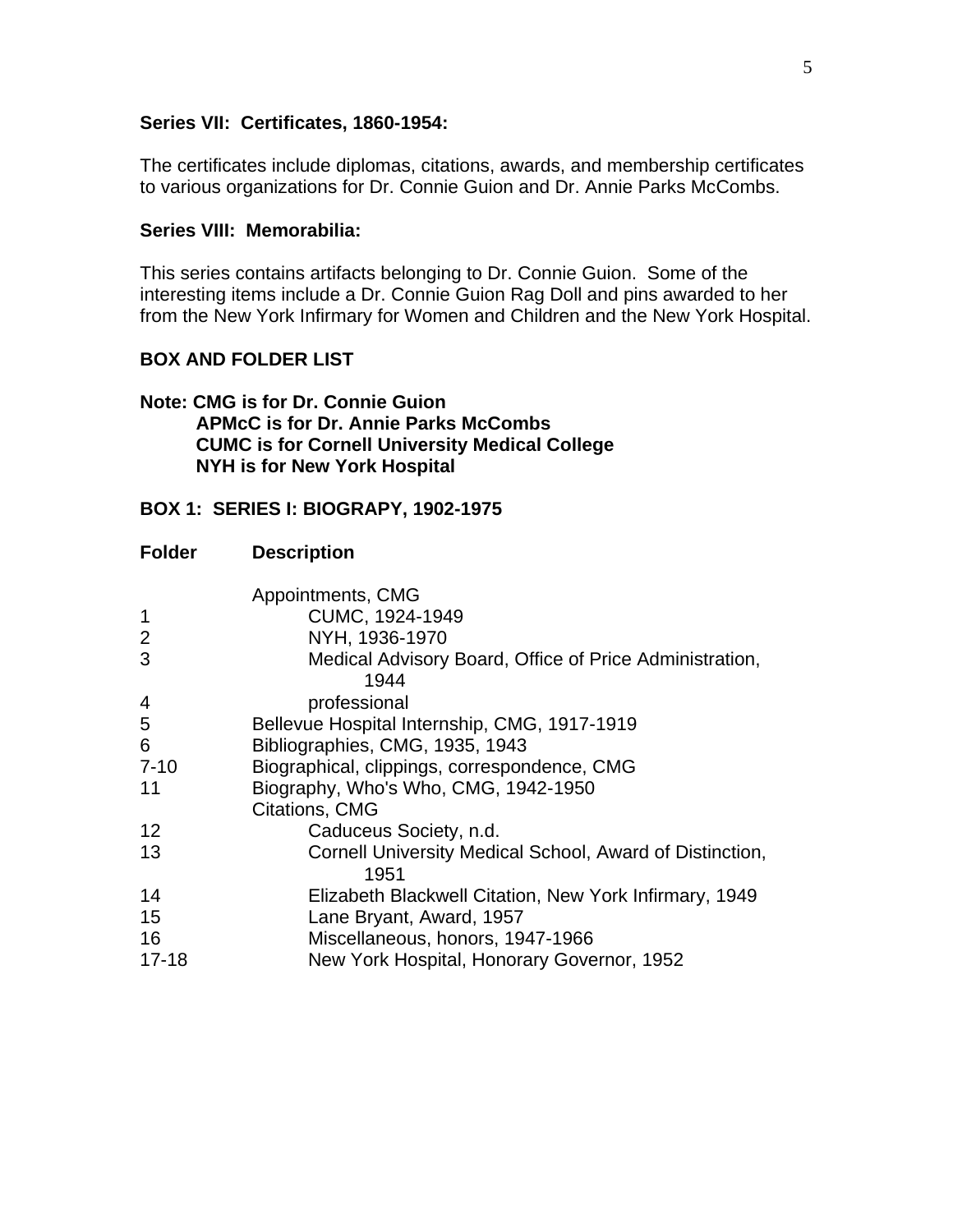# **BOX 2: SERIES I: BIOGRAPHY, 1902-1975**

# **Folder Description**

|           | Citations, CMG                                                                         |
|-----------|----------------------------------------------------------------------------------------|
| 1         | Northfield School for Girls, Northfield Award for Significant<br>Service, May 20, 1951 |
| 2         | Queens College, Charlotte, N.C., Doctor of Science,<br>Feb 19, 1957                    |
| 3         | University of North Carolina, Doctor of Law, June 7, 1965                              |
| 4         | Wellesley College, Doctor of Science, March 17, 1950                                   |
| 5         | Woman's Medical College of Pennsylvania, Doctor of                                     |
|           | Science, June 11, 1953                                                                 |
| 6         | Women's Medical Association of New York City,                                          |
|           | Nov. 4, 1959                                                                           |
| $7 - 10$  | Clippings, regarding CMG, 1940-1971                                                    |
| 11        | Genealogical Information                                                               |
|           | Grades, CMG                                                                            |
| 12        | Cornell Graduate School, 1908-1913                                                     |
| 13        | Cornell University Medical School, 1913-1914                                           |
| 14        | New York State Board of Medical Examiners, 1916-1917                                   |
| $15 - 16$ | Look Magazine, "Amazing Doctor Guion", September 1961                                  |
|           | includes congratulatory correspondence                                                 |
| $17 - 18$ | Look to This Day, material for writing the biography, 1960-1968                        |

# **BOX 3: SERIES I: BIOGRAPHY, 1902-1975**

| $1 - 2$ | <b>Look to This Day, notes and correspondence, 1960's</b> |
|---------|-----------------------------------------------------------|
|         | Look to This Day by Nardi Reeder Champion, 1965           |
| 3       | Memorial Gifts, in memory of CMG                          |
| 4       | CMG Memorial Service, St. Bartholomew's. 1971,            |
|         | remarks by APMcC                                          |
| 5       | New Hampshire Property, CMG, 1941-1959                    |
| 6       | New Yorker, articles about CMG, 1963, 1967                |
| 7       | Newsweek, articles about CMG, 1951                        |
| 8-9     | Obituaries, CMG, 1971                                     |
| 10      | Poems, collected by CMG, n.d.                             |
|         |                                                           |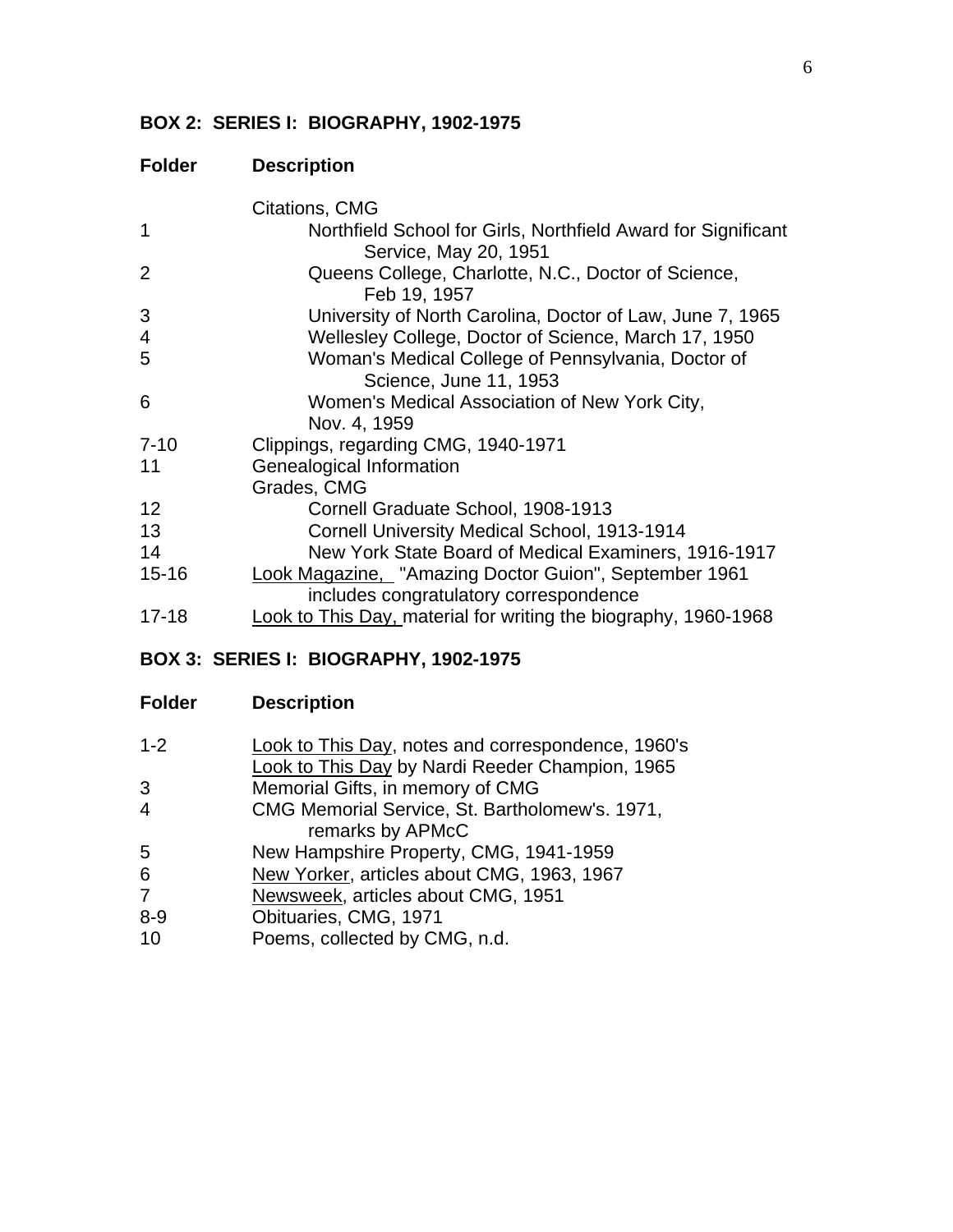# **BOX 4: SERIES I: BIOGRAPHY, 1902-1975**

### **Folder Description**

| $1 - 2$                    | Poetry and Related Clippings,                                                                                                                     |
|----------------------------|---------------------------------------------------------------------------------------------------------------------------------------------------|
| 3                          | Smith, Ruth, article, 1963-1964                                                                                                                   |
| $\overline{4}$<br>5<br>6-7 | Sweet Briar College, CMG<br>Benedict, Mary materials, 1950's<br>Board of Overseers, Election, 1950<br>Connie M. Guion Science Building, 1963-1966 |

# **BOX 5: SERIES I: BIOGRAPHY, 1902-1975**

| <b>Sweet Briar College, CMG</b>       |
|---------------------------------------|
| Correspondence, 1945-1973             |
| Development Fund, 1955-1959           |
| Fifth Anniversary, 1956               |
| Fletcher, Fanny, Donation, 1954-1962  |
| Founders Day Address, 1953, 1959      |
| Speeches and Recollections, 1943-1963 |
|                                       |

# **BOX 6: SERIES I: BIOGRAPHY, 1902-1975**

# **Folder Description**

|                | <b>Wellesley College, CMG</b>                          |
|----------------|--------------------------------------------------------|
| $\mathbf{1}$   | Clippings, 1940's                                      |
| 2              | Connie Guion Scholarship Fund, 1947-1957               |
| $3-6$          | Correspondence regarding speeches, programs, reunions, |
|                | 1920-1965                                              |
| $\overline{7}$ | Grades, 1902-1906                                      |
| 8              | Guion, Ridie, Library, APMcC, 1973                     |

# **BOX 7: SERIES I: BIOGRAPHY, 1902-1975**

### **Folder Description**

|   | <b>Wellesley College</b>              |
|---|---------------------------------------|
| 1 | Histology Course, drawings, 1905-1906 |
| 2 | Honorary Degree, 1950                 |
| 3 | Wellesley College News, June 10, 1903 |

4 Wellesley Magazine, July 1903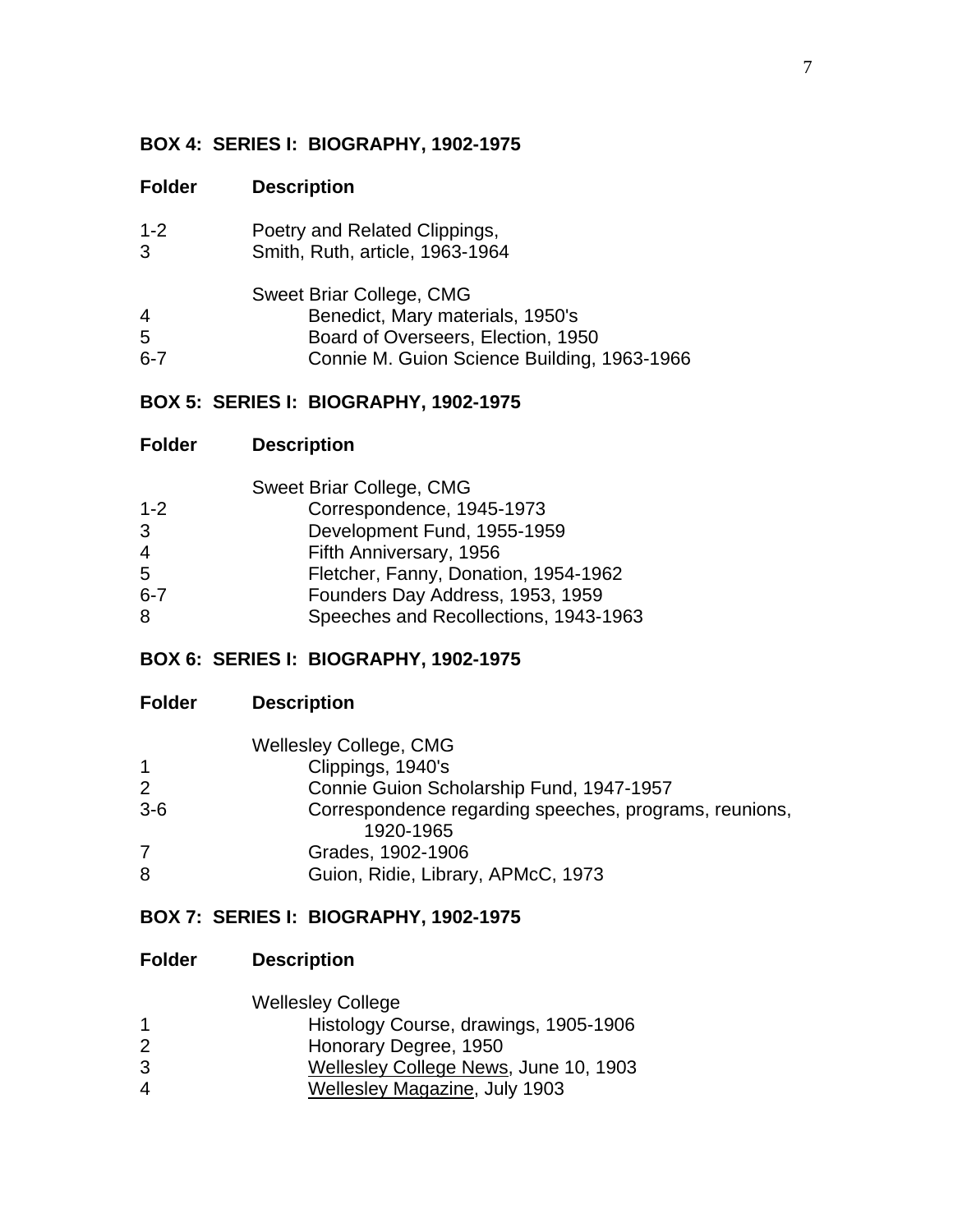|         | Annie Parks McCombs Biographical Information |
|---------|----------------------------------------------|
| $5 - 6$ | Appointments, 1931-1975                      |
|         | Baby Book, 1902                              |
| 8       | Biographical Information, n.d.               |
| 9       | Grades, 1917-1920                            |

#### **BOX 8: SERIES II: PERSONAL CORRESPONDENCE, 1842-1975 INDIVIDUALS**

### **Folder Description**

- Notebook of Dictated and personal correspondence, 1964-1965
- Correspondence, A-B, to CMG, APMcC, 1913-1975
- Adams, Elizabeth, MD and CMG, 1947-1956
- Anderson, Esther and CMG, 1960s.
- Appel, Edwin and CMG, 1959-1966
- Astaire, Ann (mother of Fred) and CMG, 1965-1967
- Astor, Vincent and Brooke and CMG, APMcC, 1950-1965
- Babcock, Ferbe (niece) and CMG, 1942-1965
- Babcock, Kate Guion (sister) and CMG, 1930s
- Bain, Charles and Lib (niece/cousin) and CMG, APMcC, 1940-1973
- Barr, David and CMG, 1942-1965
- Bayne-Jones, Stanhope and CMG, 1947-1968
- Benedict, Agnes and CMG, 1942-1968
- Bergstrom, Flora Jo and CMG, 1960-1961
- Bingham, Arthur, Mary, Walker and CMG, 1924-1966
- Bingham, Frederick and Ilar and CMG, 1940-1957
- Personal Correspondence C and CMG, APMcC, 1940-1971
- Caldwell, Alice Brandon (cousin) and CMG, 1857-1904
- Caldwell, Alice (cousin) and CMG, 1935-1958
- Campion, Nardi and Roz (biographer) and CMG, 1960-1971
- 21-22 Cecil, Mary Thomas Fitzhugh and CMG, 1928-1943
- Clapp, Margaret (President of Wellesley) and CMG, 1950-1969
- CUMC and CMG, 1929-1966

### **BOX 9: SERIES II: PERSONAL CORRESPONDENCE, 1842-1975 INDIVIDUALS**

- Personal Correspondence D-F and CMG, APMcC, 1942-1975
- De Nyse, Alice and CMG, 1950-1958
- Detmold, John Hunter and CMG, 1957-1967
- Dickinson, Julia, and CMG, 1936-1939
- Dickinson, Robert, MD, to CMG re. abortions, 1940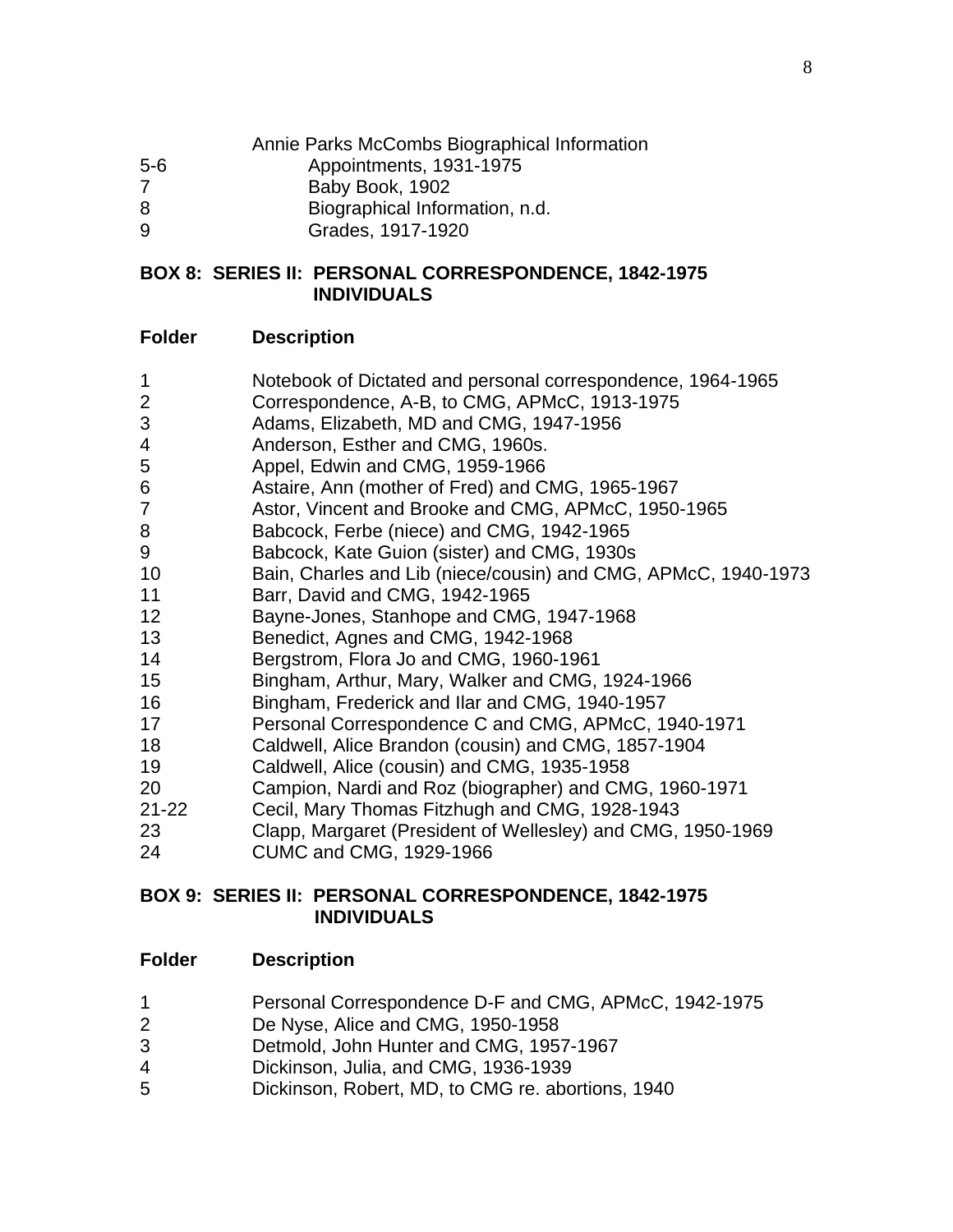| 6<br>$7 - 8$ | Di Bonaventura, Mario and CMG, 1959-1969<br>DuBois, Eugene and CMG, 1941-1959 |
|--------------|-------------------------------------------------------------------------------|
| 9            | Dwight, Laura (college friend) and CMG, 1933-1967                             |
| 10           | Eisenhower, Dwight and CMG, 1957                                              |
| 11           | Emanuel, Victor and CMG, 1950-1952                                            |
| 12           | Farmer, Frances and CMG, 1967-1968                                            |
| 13           | Feder, Aaron and CMG, APMcC, 1950-1975                                        |
| 14           | Fosburg, Minnie and CMG, 1960-1970                                            |
| 15           | Personal Correspondence G and CMG, APMcC, 1943-1975                           |
| 16           | Garson, Greer and CMG, APMcC, 1950-1972                                       |
| 17           | Glenn, Frank and CMG, 1965-1971                                               |
| 18           | Goodard, Elsie and Harriet and CMG, 1941-1971                                 |
| 19           | Graham, Lena and CMG, 1951-1962                                               |
| 20           | Gross, Clara, MD and CMG, 1967-1971                                           |
| 21           | Guion, Alex (brother) and Anne and CMG, 1935-1961                             |
| 22           | Guion, Ben (father) and CMG, 1870-1915                                        |
| 23           | Guion, Mrs. Ben (grandmother) and CMG, 1917-1930                              |
| 24           | Guion, Ben (brother) and Claude and CMG, 1945-1967                            |
| 25           | Guion, Bess (niece) and CMG, 1951-1963                                        |
| 26           | Guion Family and CMG, 1842-1969                                               |
| 27           | Guion, Katherine (mother) and CMG, 1888-1919                                  |
| 28           | Guion, Louis (brother) and Elizabeth and CMG, 1940-1968                       |
| 29-30        | Guion, Ridie (sister), and CMG, 1914-1949                                     |

#### **BOX 10: SERIES II: PERSONAL CORRESPONDENCE, 1842-1975 INDIVIDUALS**

|  | $1 - 3$ | Guion, Ridie (sister) and CMG, ApMcC, 1930-1970 |  |  |  |  |
|--|---------|-------------------------------------------------|--|--|--|--|
|--|---------|-------------------------------------------------|--|--|--|--|

- 4-5 Guion, Vivian (brother) and CMG, 1932-1934
- Personal Correspondence H-I, and CMG, APMcC, 1901-1974
- Hamilton, Alice and CMG, 1935, 1951
- Hayward, Leland and CMG, 1967-1968
- Haskell, Alex Sr and Laura (sister) and CMG, 1930-1955
- Haskell, Elizabeth (niece-in-law) and CMG, 1947-1964
- Haskell Family and CMG, 1941-1968
- Haskell, Guion (nephew) and Judith and CMG, 1940-1969
- Haskell, Louis (nephew/cousin) and Sarah Bright, CMG, APMcC, 1941-)
- Hess, Dame Myra and CMG, APMcC, 1954-1968
- Hinsey, Joseph and CMG, 1953-1970
- Hollis, Margaret Newton and CMG, 1947-1960
- Hollis, Peter and CMG, 1952-1968
- Hoping, Heres and CMG, 1950-1956
- Horton, Gladys and CMG, 1968-1971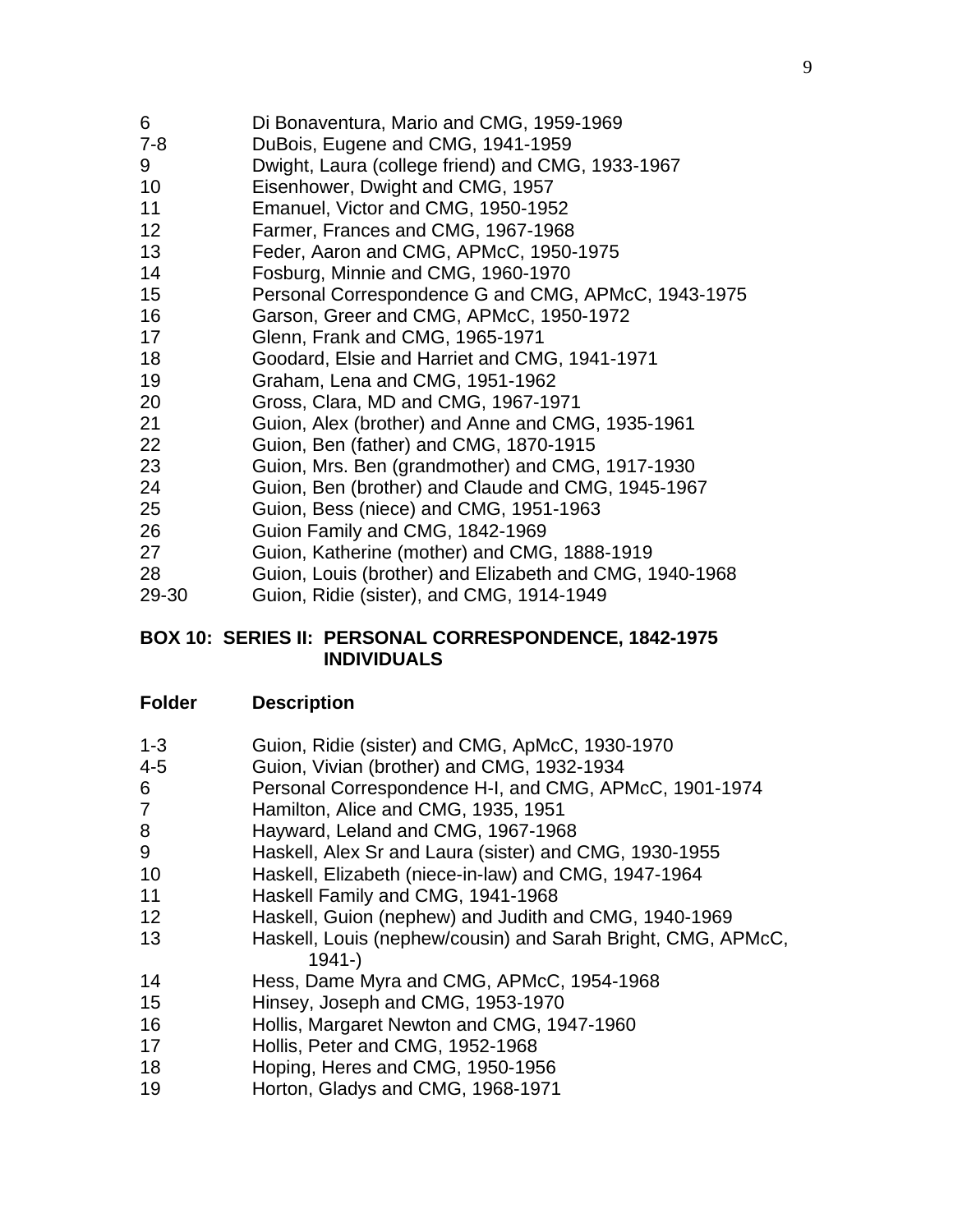| 20 | Horton, Mildred and CMG, 1960's |
|----|---------------------------------|
|----|---------------------------------|

- 21 Hunt, Josephine (sister/aunt), Elmer and Kay and CMG, APMcC, 1942-1975
- 22 Hunter, Andrew and CMG, 1961-1965

### **BOX 11 SERIES II: PERSONAL CORRESPONDENCE, 1842-1975 INDIVIDUALS**

### **Folder Description**

- 1 Personal Correspondence J-L and CMG, APMcC, 1919-1971
- 2 Jones, Connie Myers and CMG, 1917-1930
- 3 Kimball, Helen and CMG, 1919-1922
- 4 Laughlin, Alice and APMcC, 1948-1953
- 5-18 Letters of Condolences, CMG's death, 1971

#### **BOX 12: SERIES II: PERSONAL CORRESPONDENCE, 1842-1975 INDIVIDUALS**

### **Folder Description**

- 1-4 Letters of Condolences, CMG's death, 1971
- 5 Levine, Samuel and CMG, 1954
- 6 Loos, Anita and CMG, 1956-1966
- 7 Low, Gertrude and CMG, 1943-1958
- 8 Luckey, E. Hugh, MD and CMG, 1954-1970
- 9 Lusk, Mary and CMG, 1952-1953
- 10 Lyman, Mary and APMcC, 1949-1975
- 11 Personal Correspondence M and CMG, APMcC, 1929-1975
- 12 Martin, Mary and CMG, no date
- 13-16 McCombs, Annie Parks (niece/partner) and CMG, 1927-1969

### **BOX 13: SERIES II: PERSONAL CORRESPONDENCE, 1842-1975 INDIVIDUALS**

- **Folder Description**
- 1-4 McCombs, Annie Parks (niece and partner) and CMG, 1970-1975, later ones are regarding her retirement party
- 5 McCombs Family and CMG, APMcC, 1904-1963
- 6-7 McCombs, Ferebe Guion (sister/mother) and CMG, APMcC, 1886-1944
- 8 Meara, Frank, MD and CMG, 1900-1927
- 9 Meriwether, Mardi and CMG, 1943
- 10 Meriwether, Robert, Margaret and James and CMG, 1944-1974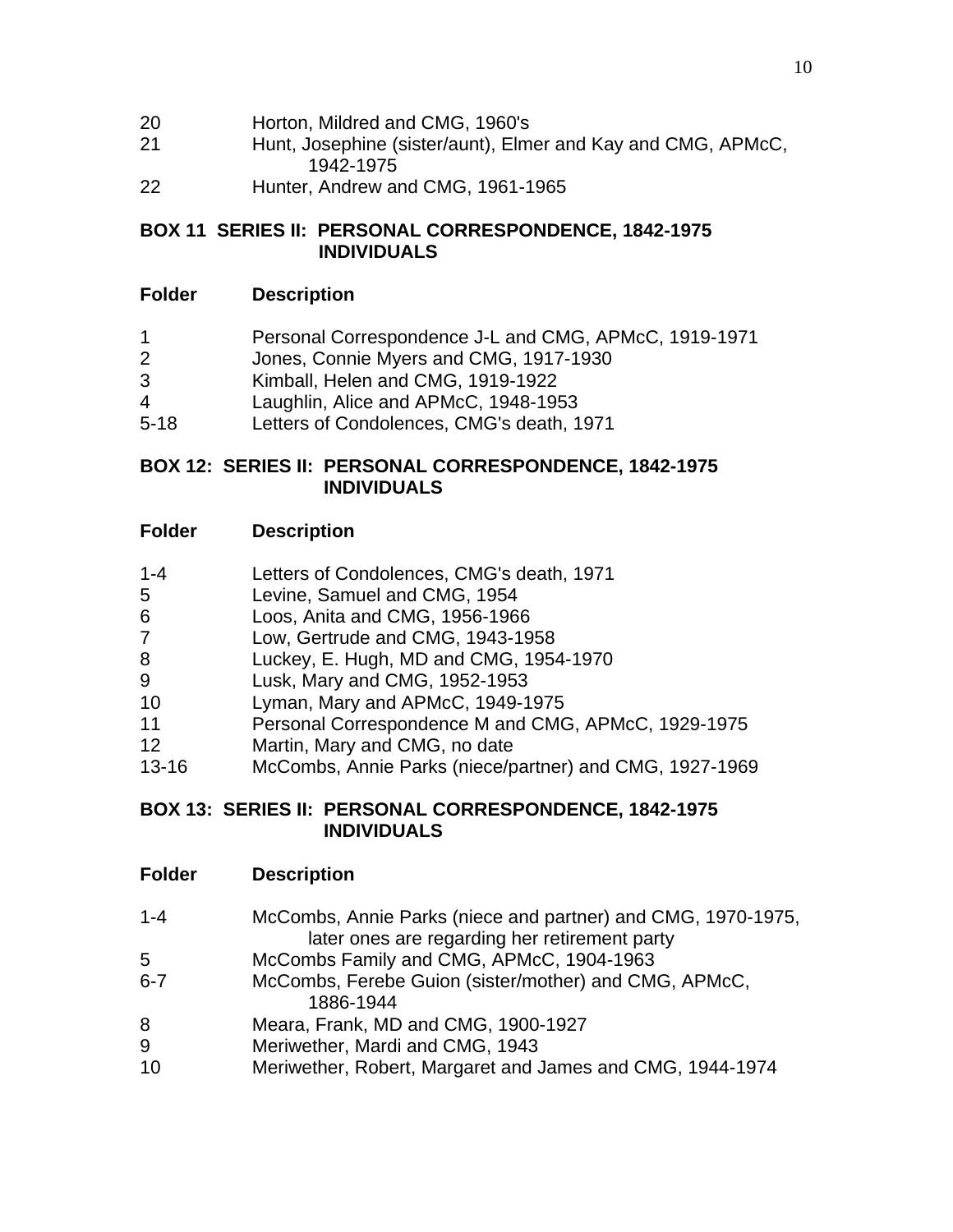- Meriwether, Robert and Paig (not sure of surname, related to Meriwether) and CMG, 1949-1967
- Moore Family and CMG, 1947-1970
- Moore, Marianne and CMG, 1968
- Personal Correspondence, N-P and CMG, APMcC, 1942-1975
- Newton, Alex (nephew, killed in WWII) and CMG, 1940-1945
- Newton Family and CMG, 1947-1957
- Newton, Mary Wood (sister) and CMG, 1914
- Niles, Walter and CMG, 1942
- Oslgren, Helen and CMG, 1940's
- Paley, William and Barbara and CMG, APMcC, 1955-1975
- Pannell, Anne (President of Sweet Briar College) and CMG, 1957-1970
- Payson, Laurance and CMG, 1948
- Peele, Marion and CMG, 1953-1970
- Per, Ella and CMG, 1940's
- Personnel and CMG, 1953-1968

### **BOX 14: SERIES II: PERSONAL CORRESPONDENCE, 1842-1975 INDIVIDUALS**

- Poynter, Juliet Jameson and CMG, 1933-1967
- Personal Correspondence Q-R and CMG, APMcC, 1922-1971
- Raburn, Alice and CMG, 1950s
- Reader, George, MD and CMG, 1951
- Rockefeller, Babs (Mauze) and Jean Mauze and CMG, 1947-1971
- Rockefeller Family and CMG, 1965
- Rockefeller, John and CMG, 1945-1953
- Rockefeller, Nelson and CMG, 1954-1960
- Rockefeller, Laurance and CMG, 1963
- Rockefeller, Winthrop and CMG, 1949
- Rogatz, Jul, Sally, Peter and CMG, 1957-1968
- Rogers, David, MD and CMG, 1963
- Personal Correspondence S-T and CMG, APMcC, 1916-1970
- Selznick, David and CMG, 1950-1965
- Shimer, Alma and CMG, 1951-1963
- Sidenburg Family and CMG, 1960s
- Sides, Virginia and CMG, 1964-1969
- Simon Family (nieces/nephews) and CMG, 1945-1971
- Simpson, Ernest (Wally Simpon's father-in-law) and CMG, 1942-1947
- Sincerbeaux, Frank, Jessie, Robert and CMG, 1961-1969
- Sitwell, Edith and CMG, 1950-1965
- Slattery, Elizabeth and CMG, 1930-1972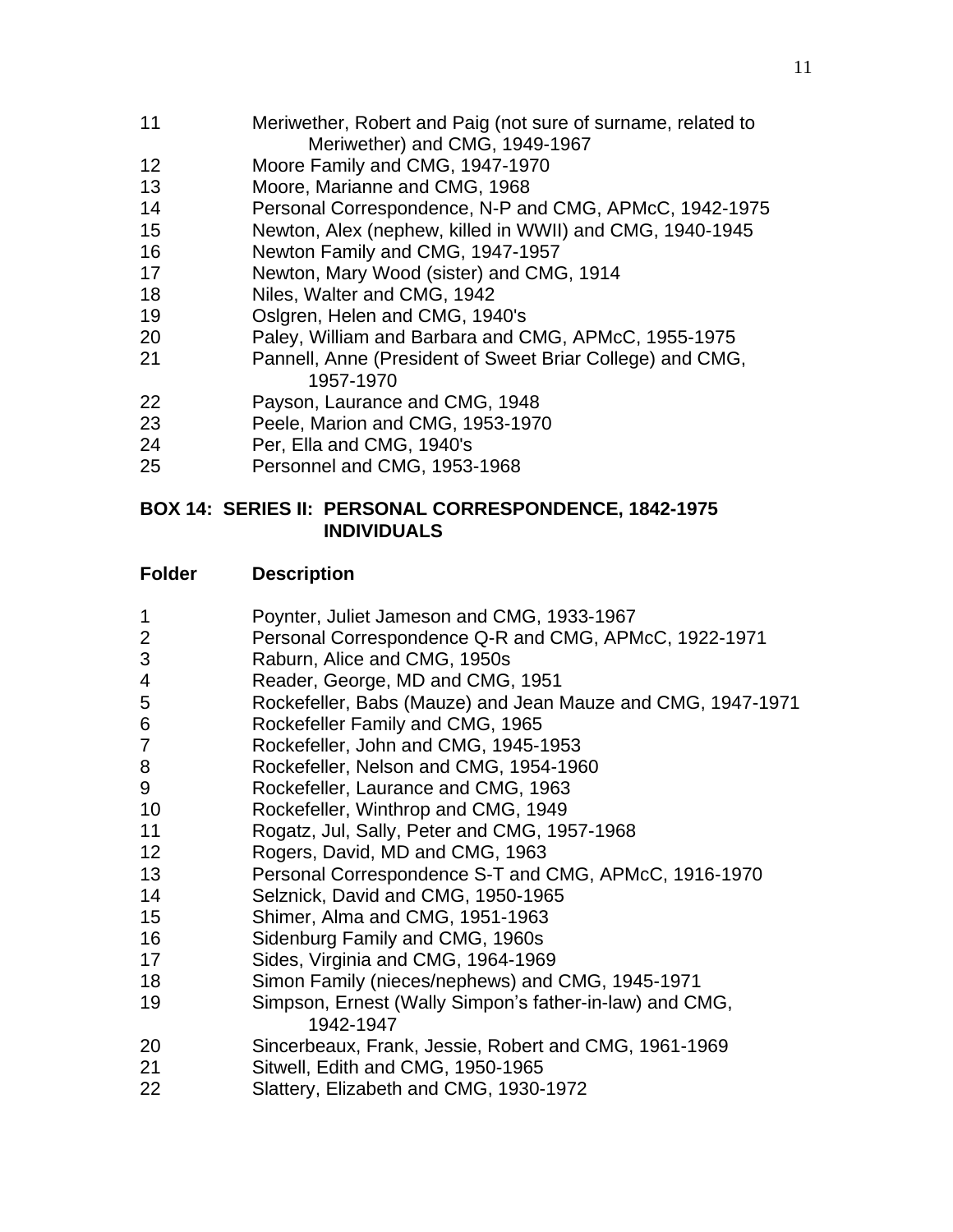- 23-24 Smith, Ruth and CMG, 1963
- Spellman, Francis Cardinal and CMG, 1956-1961
- Stimson, Candace and CMG, 1942-1944
- Stimson, Henry and CMG, 1942-1945
- Tolstoi, Edward, MD and CMG, 1948-1966
- Travell, Janet, MD and CMG, 1961-1962
- Personal Correspondence V-Z and CMG, APMcC, 1901-1972

### **BOX 15: SERIES II: PERSONAL CORRESPONDENCE, 1842-1975 INDIVIDUALS**

### **Folder Description**

- Van Alstyne Family and CMG, 1929-1944
- Vason, Alice (sister) and James (nephew) and CMG, 19234-1957
- Von Briesen, Martha and CMG, 1951-1972
- Wade, Preston, MD and CMG, 1949-1951
- Willis Family and CMG, 1957-1963
- 6-7 World War II, 1942-1948
- Whitney, Helen Hay and CMG, 1940s
- Whitney, John Hay and Betsey and CMG, 1950-1975
- Wylie, Elinor and CMG, APMcC, 1953-1974
- Wylie, Ida and CMG 1950s
- Wurfbain, Marguerite and CMG, 1945-1950
- Yepez, Dorothy and CMG, 1962-1963
- Young, Mabel and CMG, 1902-1956
- 15-21 Personal Correspondence, Unidentified, CMG, APMcC, 1900-1975

### **BOX 16: SERIES II: PERSONAL CORRESPONDENCE, 1842-1975 ORGANIZATIONS**

- Organizations, A-I and CMG, 1915-1970
- American Association of University Women and CMG, 1957-1964
- American Council on Education and CMG, 1951
- American Medical Women's Association and CMG, 1954
- Columbia Oral History Program and CMG, 1955-1971
- Connecticut College and APMcC, 1936-1952
- Eisenhower, Citizens for and CMG, 1952
- Girls Club of America and CMG, 1967
- Harvey Society and CMG, 1960s
- Helen Hay Whitney Foundation and CMG, 1968-1970
- **Industrial Council, State of NY and CMG, 1944**
- **International Conference on Health and CMG, 1946**
- 13-15 International Federation of University Women and CMG, 1947-1949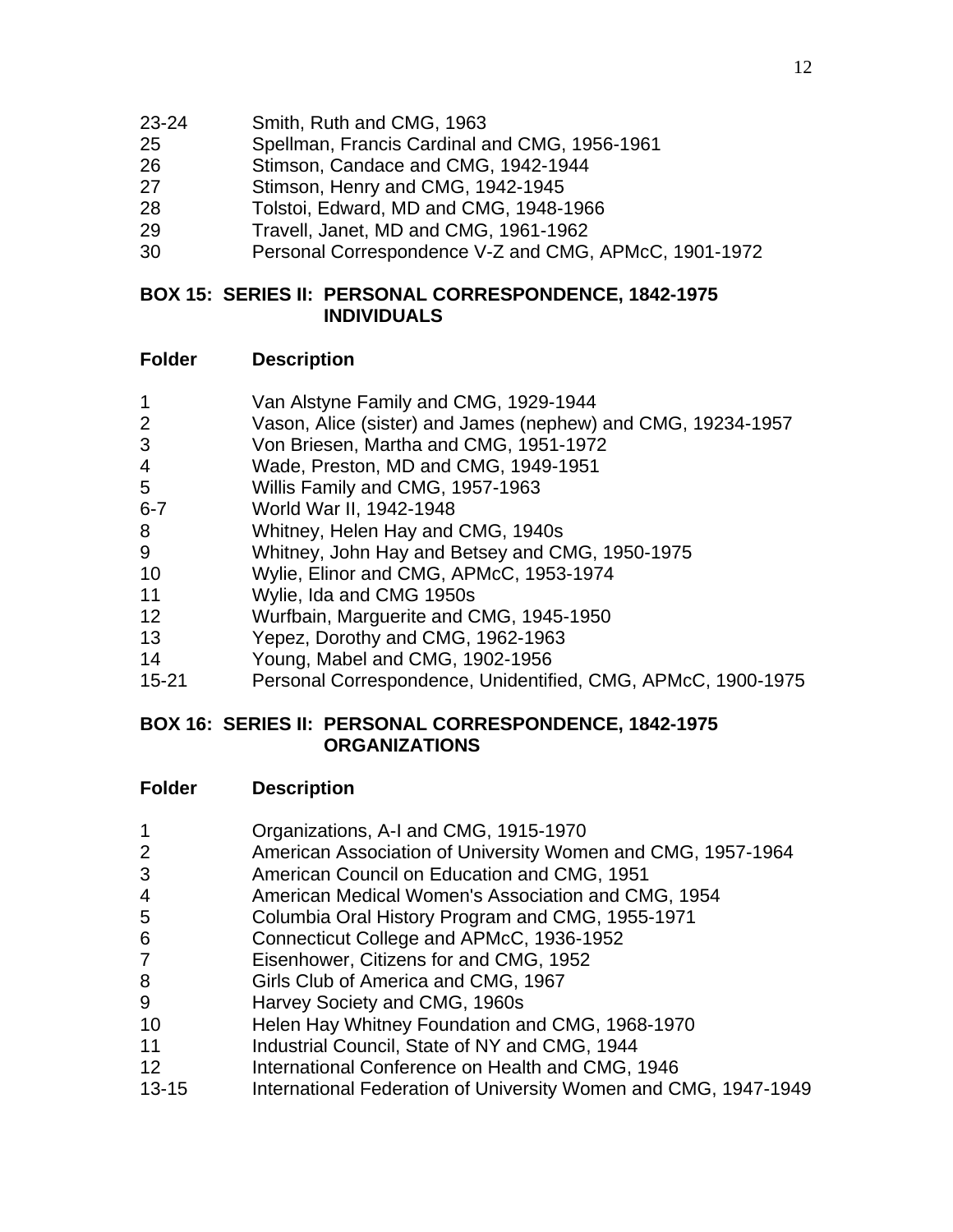### **BOX 17: SERIES II: PERSONAL CORRESPONDENCE, 1842-1975 ORGANIZATIONS**

# **Folder Description**

| 1              | International Federation of University Women and CMG, 1948-1955 |
|----------------|-----------------------------------------------------------------|
| $\overline{2}$ | Jacob Riis House Dedication, CMG, 1966                          |
| $3 - 4$        | Joseph Collins Foundation and CMG, 1941-1968                    |
| 5              | Organizations, L-Y and CMG, APMcC, 1900-1972                    |
| 6              | Martha Deane Radio Show and CMG, 1951-1965                      |
| $\overline{7}$ | Medical Society of the State of New York and CMG, 1966          |
| 8              | Medical Women's International Association and APMcC, 1972       |
| 9              | National Council of Women of the U.S. and CMG, 1968             |
| 10             | New England Hospital for Women and Children and CMG, 1937       |
| 11             | New York Academy of Medicine and CMG, 1933, 1947                |
| $12 - 14$      | New York Infirmary and CMG, APMcC, 1928-1971                    |
| 15             | North Carolina Society of New York and CMG, 1965                |
| 16             | Queens College, Charlotte, NC and CMG, 1957                     |
| 17             | Rockford College and CMG, 1963                                  |
| 18             | Salvation Army and CMG, 1941-1971                               |
| 19             | Town Hall Club and CMG, 1953                                    |
| 20             | University of North Carolina and CMG, 1965                      |
| 21             | Women's Medical Society of New York and CMG, 1926, 1940         |
| 22             | Women in Industry Seminar and CMG, 1952                         |
| 23             | YWCA and APMcC, 1945-1948                                       |
| 24             | Marie and John Zimmerman Fund and CMG, 1957-1963                |
|                |                                                                 |

### **BOX 18: SERIES III: CORNELL UNIVERSITY MEDICAL COLLEGE/NEW YORK HOSPITAL, 1921-1972**

| <b>Folder</b> | <b>Description</b> |
|---------------|--------------------|
|---------------|--------------------|

Admission Policy, 1947

#### Alumni Association, CUMC

- Alumni Award Committee, 1943-1951
- Award of Merit, 1951
- Correspondence and CMG, APMcC, 1942-1955
- Last Rounds at Bellevue, 1969
- Miscellaneous, 1946-1963
- Reunions, 1915-1947
- Clippings, about colleagues at CUMC and NYH
- Conner, Lewis, A Historical Sketch of CUMC, 1932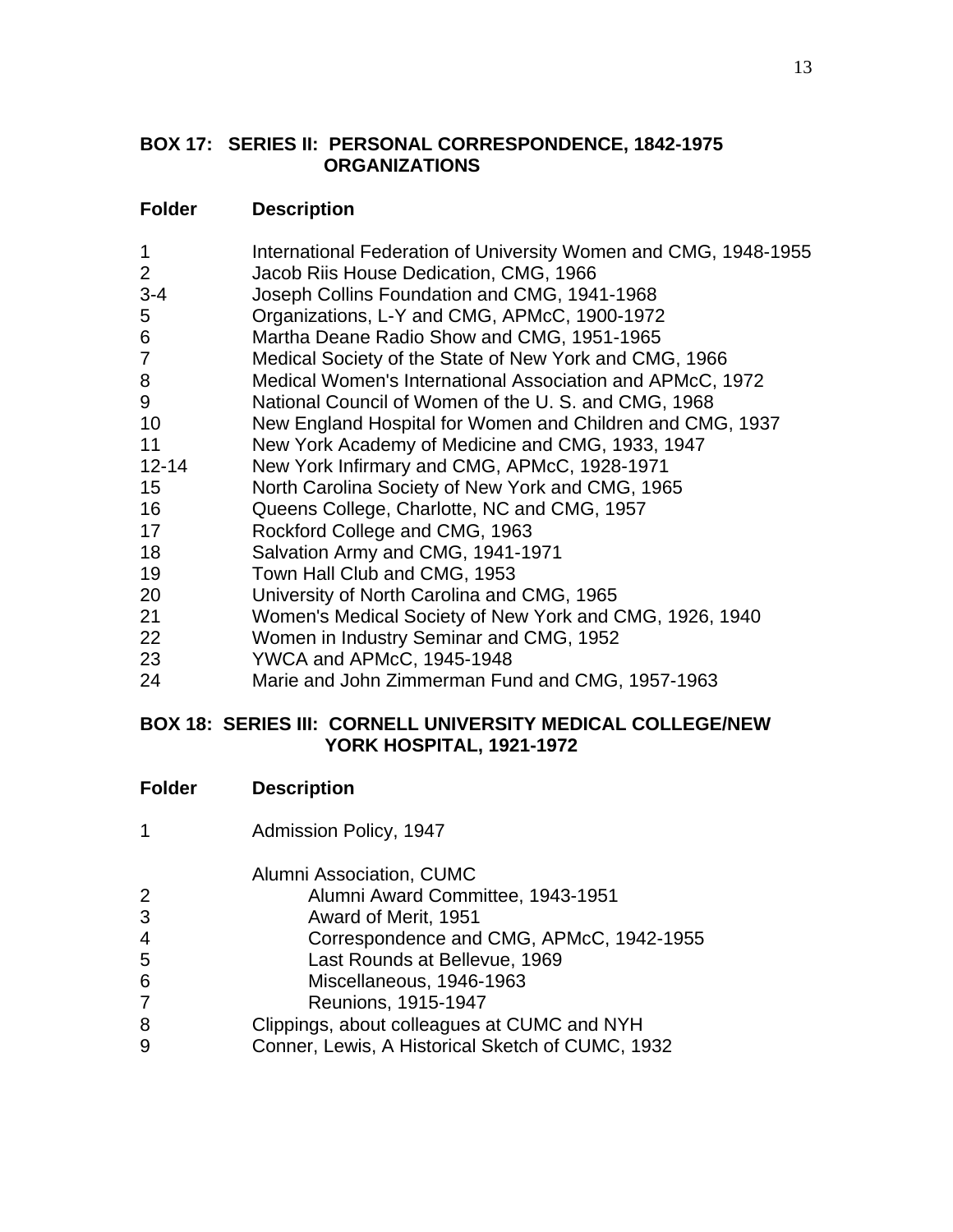- (Dr) Connie Guion Building
- 10-11 Congratulatory Correspondence, 1958
- 12-13 Cornerstone Laying Ceremony, 1959
- 14 Dedication Ceremony, 1963

### **BOX 19: SERIES III: CORNELL UNIVERSITY MEDICAL COLLEGE/NEW YORK HOSPITAL, 1921-1972**

### **Folder Description**

- (Dr) Connie Guion Building
- 1-2 Dedication Ceremony, 1963
- 3-4 Fundraising, 1958-1959
- 5 Publicity, 1958-1972
- 6 Cornell Clinic, establishment, 1921

Cornell University Council

- 7 Minutes and Agendas, 1951-1953
- 8 Miscellaneous and Correspondence, 1951-1952
- 9 Manual for Members, n.d.
- 10 Cornell Medical College Council, 1947

### **BOX 20: SERIES III: CORNELL UNIVERSITY MEDICAL COLLEGE/NEW YORK HOSPITAL, 1921-1972**

| $\mathbf{1}$ | Correspondence, 1929-1972                                              |
|--------------|------------------------------------------------------------------------|
| 2            | Dept. of Medicine, Staff Meetings, 1929-1931                           |
| 3            | Gifts, Scholarships & Funds, 1943-1968                                 |
| $4 - 8$      | Greater Cornell Committee, 1947-1955                                   |
| 9            | Medical Board, New York Hospital, Graduate Training, 1964              |
| 10           | Nominating Committee of the CUMC Representative to the Board           |
|              | of Trustees, Cornell University, correspondence, 1947                  |
| 11           | Olin Hall, fundraising, 1947-1952                                      |
| $12 - 18$    | Outpatient Department, Annual Reports and Correspondence,<br>1934-1950 |
| 19           | Outpatient Department, Committee of, Medical Board, 1948-1954          |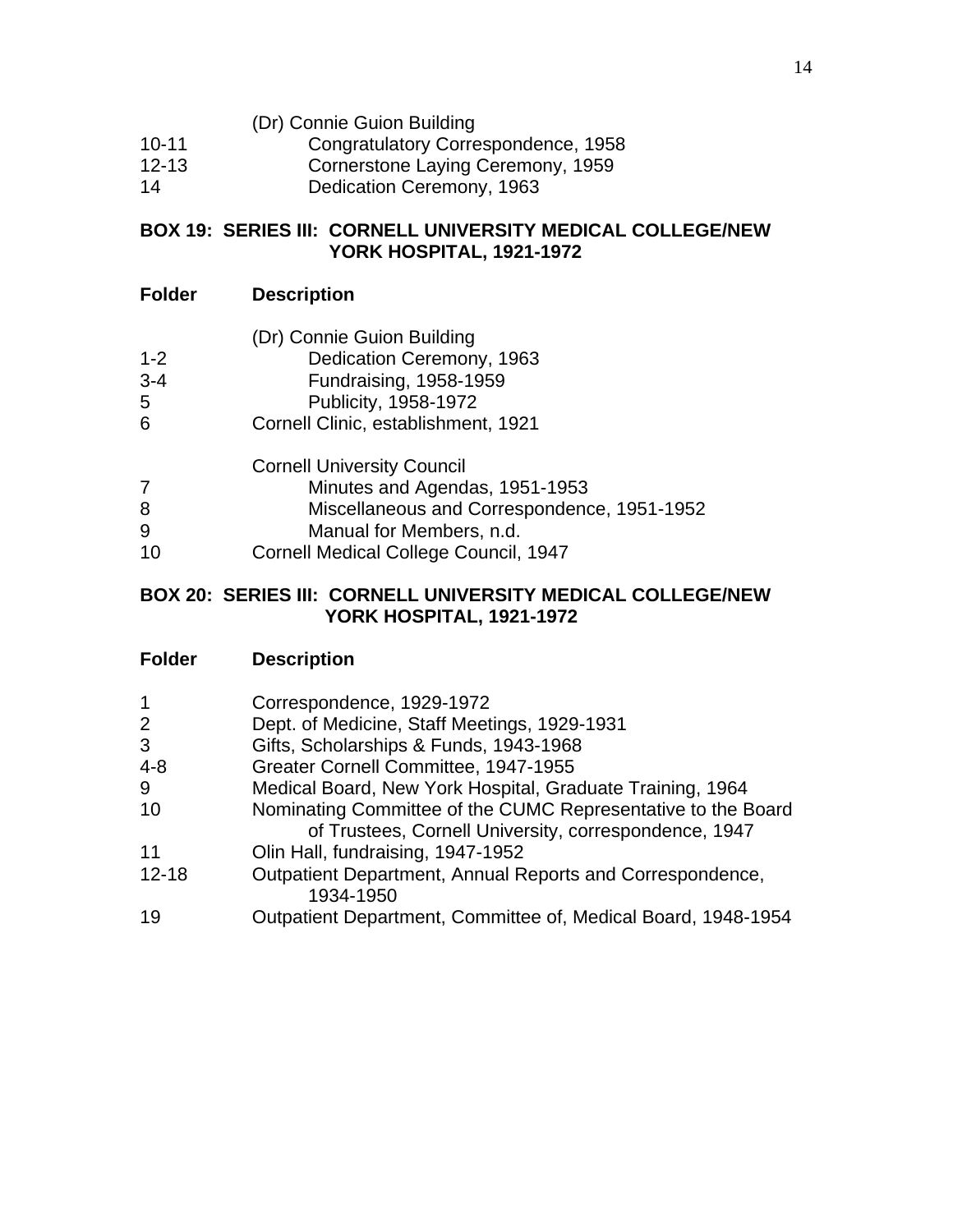### **BOX 21: SERIES III: CORNELL UNIVERSITY MEDICAL COLLEGE/NEW YORK HOSPITAL, 1921-1972**

### **Folder Description**

|                | <b>Portrait Committee</b>                                        |
|----------------|------------------------------------------------------------------|
| 1              | Astor, Vincent, portrait, 1950-1968                              |
| $\overline{2}$ | Guion, Connie, portrait, 1958-1971                               |
| 3              | Niles, Walter, portrait, 1942                                    |
| 4              | Stimson, Lewis, portrait, 1944                                   |
| 5              | Report of the Physician-in-Chief, Eugene DuBois, 1935-1939       |
| 6              | Student Evaluations, 1962-1964                                   |
| 7              | Vincent Astor Cardiovascular Clinic and Portrait unveiling, 1962 |
|                |                                                                  |

### **BOX 21: SERIES IV: REPRINTS AND SPEECHES, 1913-1970**

### **Folder Description**

### **Reprints and Papers, CMG**

- Master Thesis, 1913
- Reprints, 1914-1919
- Reprints, 1927-1929
- Coronary Thrombasis, reprints on, ca. 1920
- Hypertension, reprints on, 1920-1937
- Reprints, 1935-1943
- Conference on Therapy Sessions, reprints on, 1938-1941
- Circulatory Failure, reprints on, 1940-1957
- Lupus Erythematosus, reprints on, 1940-1943
- Publisher correspondence, 1942-1966
- Reprints, 1950-1960
- Papers, 1953-1963
- Reprints by APMcC, 1935-1970

### **BOX 22: SERIES IV: REPRINTS AND SPEECHES, 1913-1970**

#### **Folder Description**

### **Speeches and Non-Medical Articles, CMG**

- 1-2 1932-1949
- Northfield School for Girls, speeches, 1946-1949
- 4-7 1950-1959
- Northfield School for Girls, speeches, 1950-1963
- Northfield School for Girls, Award for Significant Service, 1951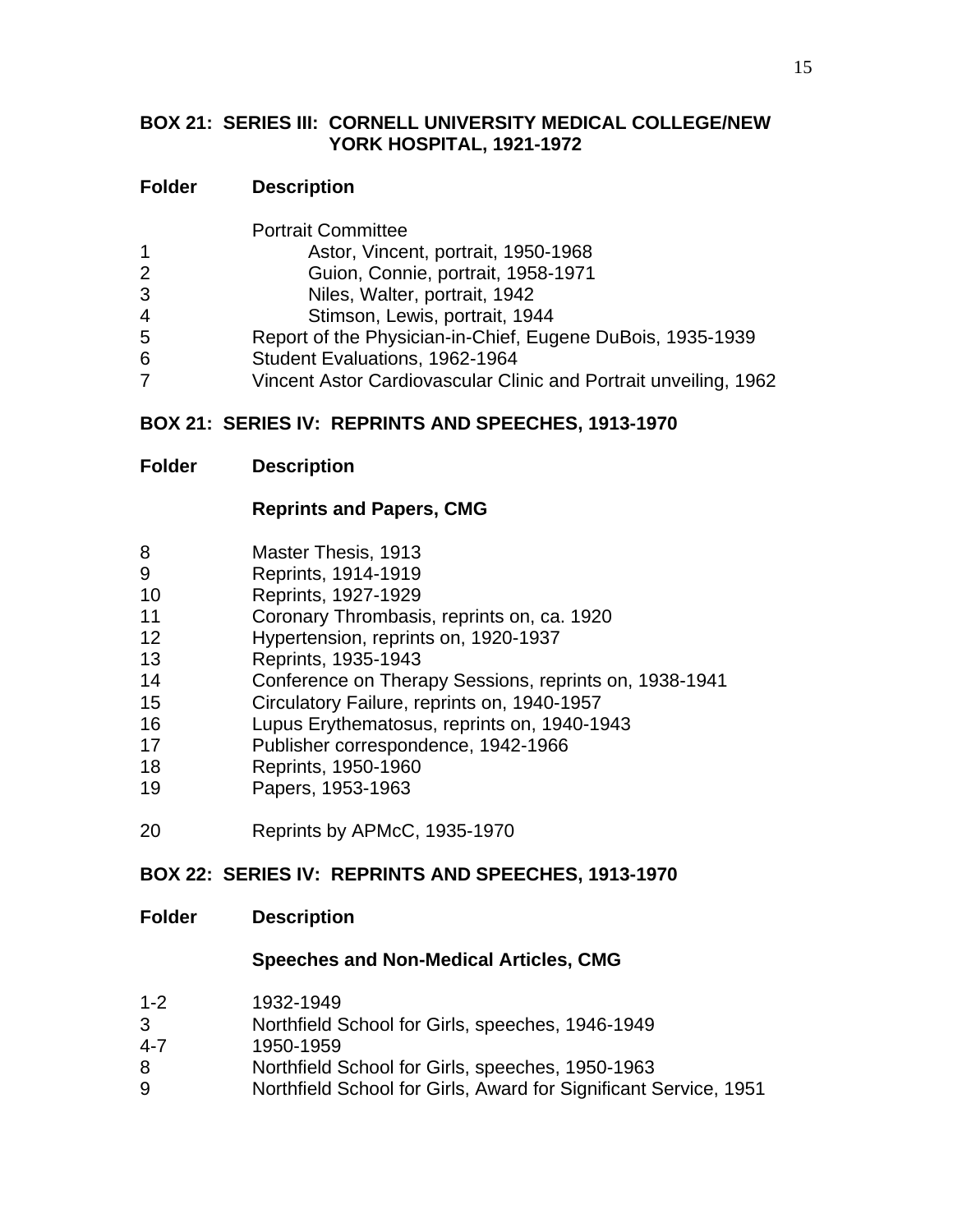Women's Medical Society of the University of Pennsylvania, 1951- 

# **BOX 23: SERIES IV: REPRINTS AND SPEECHES, 1913-1970**

# **Folder Description**

| $\mathbf{1}$   | Woman's Medical College of Pennsylvania, 1953-1955 |
|----------------|----------------------------------------------------|
| $\overline{2}$ | Colby College, 1959                                |
| 3              | Women's Medical Association of New York City, 1959 |
| 4-6            | 1960-1969                                          |
| $\overline{7}$ | Salute to Women's Luncheon, 1962                   |
| 8              | Hollins College, 1965                              |
| 9              | <b>Undated Speeches</b>                            |
| 10             | Women in Medicine, articles about, 1949-1970       |

### **BOX 23: SERIES V: MISCELLANEOUS, 1866-1974 FINANCIAL RECORDS**

# **Folder Description**

- Account Books, 1868-1888
- CUMC, bills for equipment, 1917
- Bill for Ridie hospitalization at Woman's Hospital, 1918
- Stock and Bond Ledger, 1940' s-1950

#### **BOX 24: SERIES V: MISCELLANEOUS, 1866-1974 NOTEBOOKS**

- Case files of Robert and Thelma Butt, 1916-1974
- Case Notes, 1952-1953
- Grading, notebook, 1950-1960
- Insect Allergies, 1968
- Medical Diary of James McCombs, 1866-1867
- Medical Lexicon belonging to Ferbe McCombs, 1892
- Medicine, notebook, 1916-1917
- Mental Classifications, 1919
- 9-10 Miscellaneous, notes, 1937-1954
- Osler's Practice Medicine with Class Notes, 1914-1917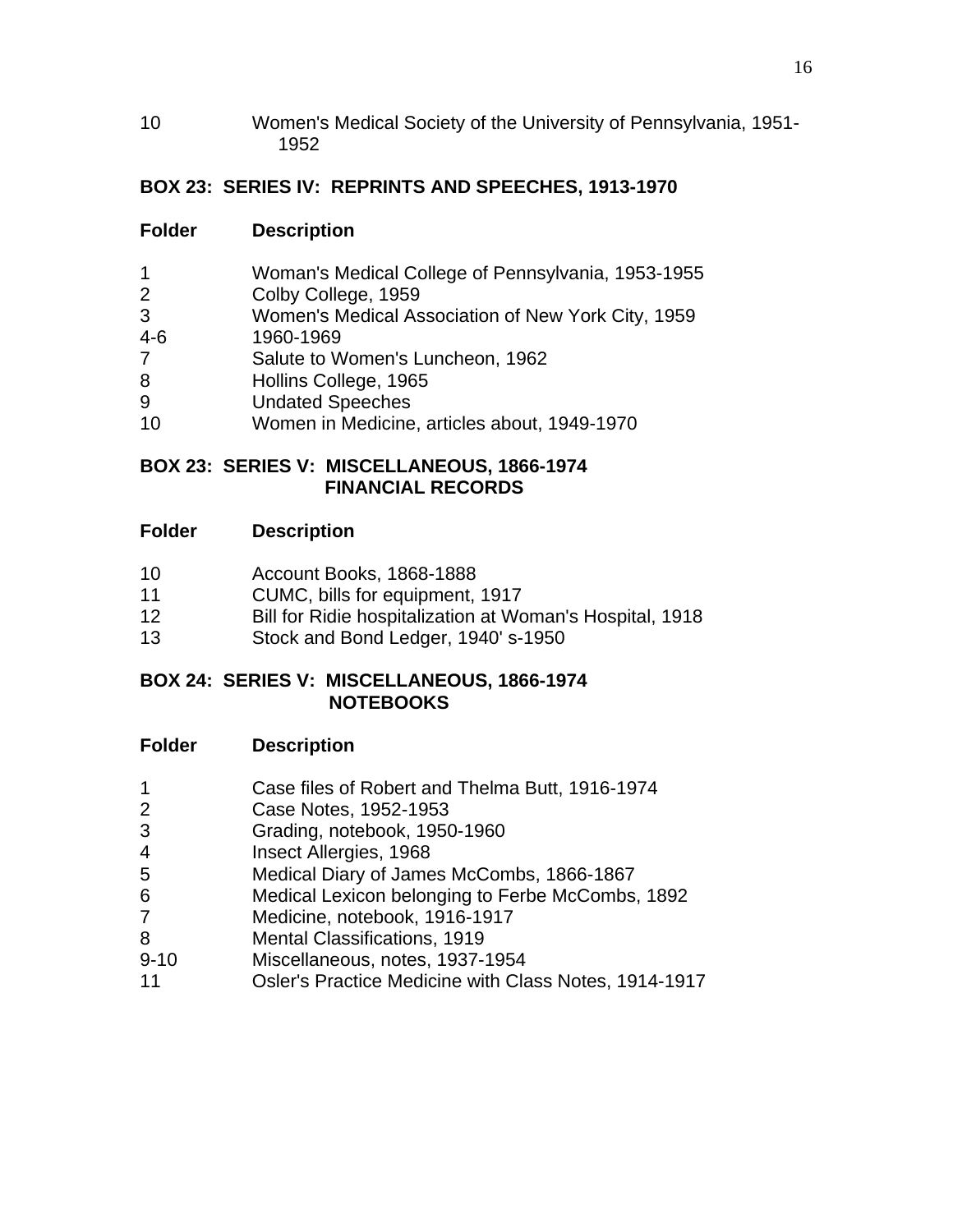#### **BOX 25: SERIES V: MISCELLANEOUS, 1866-1974 NOTEBOOKS**

#### **Folder Description**

- 1 Poems, Pharmaceuticals, Diseases Notebook, 1936-1957
- 2 Surgery and Class Notes, 1913-1917
- 3-4 Teaching Seminars, 1930-1949
- 5 Test Values, Applied Pharmacology, 1916
- 6 Useful Drugs w/ Dosage, 1915

#### **BOX 26: SERIES V: MISCELLANEOUS, 1866-1974 GENERAL**

- 1 Address Book and Lists, n.d.
- 2 Bible, 1892
- 3-4 Bookplates, n.d.
- 5 Date Books, 1944, 1969
- 6 Membership Cards, Licenses, Calendars, 1917-1971
- 7 Memorandum Book, 1890's
- 8 Substitute Tub Bath Invention, 1958

#### **BOX 27: SERIES V: MISCELLANEOUS, 1866-1974 SCRAPBOOKS**

**Folder Description**

|         | <b>Scrapbooks</b>            |
|---------|------------------------------|
| 1       | 1897                         |
| 2       | 1898                         |
| 3       | 1898-1899                    |
| 4       | 1922, given by Laura Haskell |
| $5 - 7$ | British Isles, 1936          |

#### **BOX 28: SERIES V: MISCELLANEOUS, 1866-1974 SCRAPBOOKS**

|   | Scrapbooks        |
|---|-------------------|
| 1 | Switzerland, 1938 |
| 2 | Canada, 1950      |
| 3 | Italy, 1952       |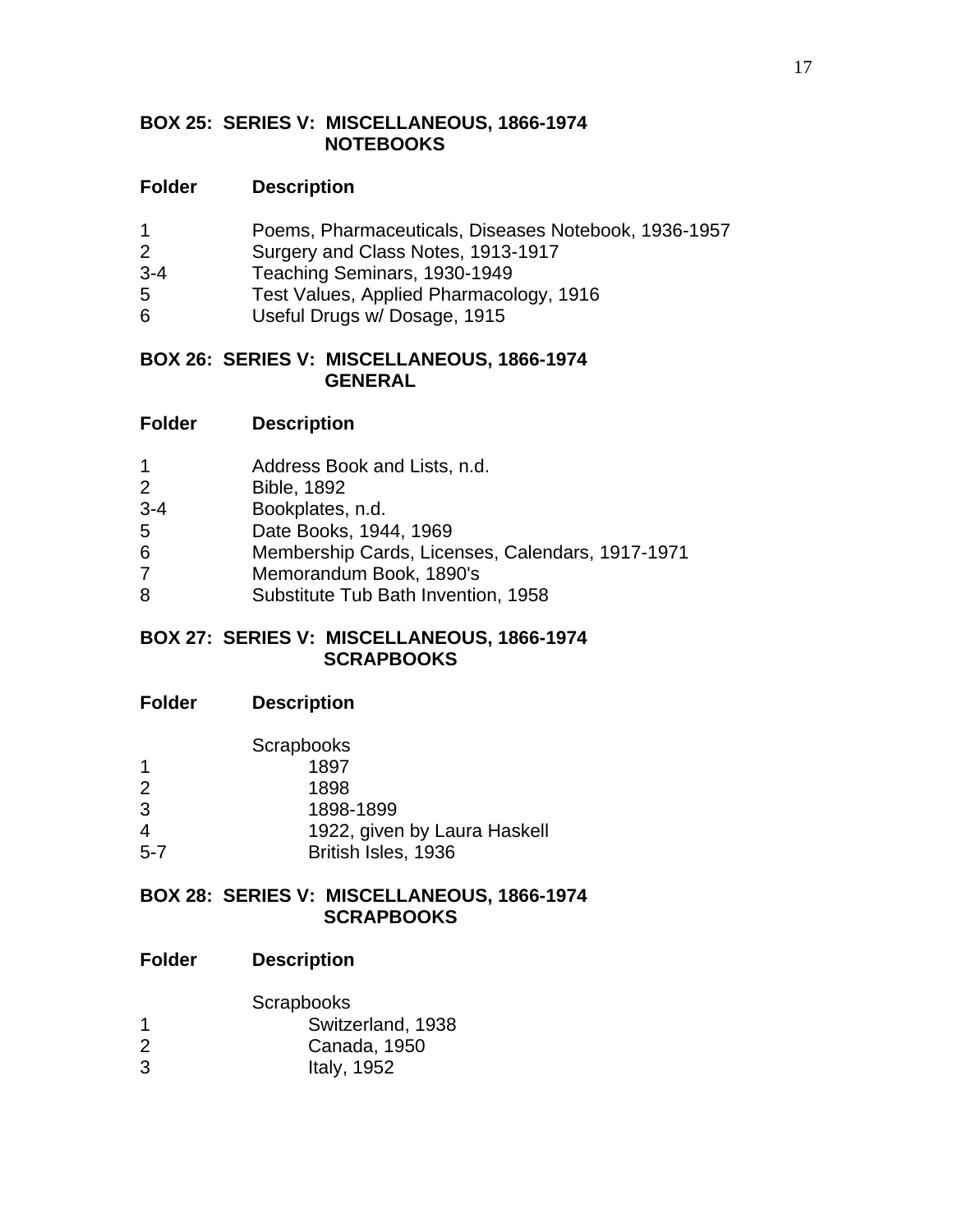### **BOX 29: SERIES V: MISCELLANEOUS, 1866-1974 SCRAPBOOKS**

# **Folder Description**

|         | <b>Travel Diary</b>        |
|---------|----------------------------|
| $1 - 2$ | Ridie Guion, 1934-1937     |
| 3       | Europe, 1952               |
| 4       | Travel Information, 1950's |

### **BOX 30: SERIES VI: PHOTOGRAPHS, 1880s-1970**

# **The photographs in this box were not cataloged in the digital photo catalog.**

### **Folder Description**

# **Family Photographs**

| $\mathbf{1}$   | Assorted Family Photographs, 1900-1967                                          |
|----------------|---------------------------------------------------------------------------------|
| $\overline{2}$ | Family Photographs Album                                                        |
| $\mathfrak{S}$ | Babcock, Kate Guion (sister) (1866-1943), photos, 1886-1940's                   |
| 4              | Guion, Benjamin Jr. (brother) (1878-1952), photo dated 1897                     |
| 5              | Guion, Benjamin III (nephew) (1920-1966), photos dates,<br>1926-1942            |
| 6              | Guion, Elsie, (slave of Kate Guion)                                             |
| $\overline{7}$ | Guion, Kate Caldwell (mother) (1846-?), photos dates, 1914-1922                 |
| 8              | Guion, Louis (brother) (1873-1940), photo dates, 1930's                         |
| 9              | Guion, Louise (sister in law) and Vivian Jr. (nephew), ca. 1916                 |
| 10             | Guion, Ridie (sister) (1889-1973), photo dates, 1904-1970                       |
| 11             | Guion, Ridie and Connie, 1960s                                                  |
| 12             | Guion, Vivian (brother) (1880-1926?), photo dates, 1920's                       |
| 13             | Guion, Vivian Jr. (nephew) (1915-1934), 1920-1934                               |
| 14             | Haskell, Guion (nephew) (1907-), photo dates, 1975                              |
| 15             | Hollis, Margaret Newton (niece) (1912-?)                                        |
| 16             | Hollis, Peter (grandnephew) (1938-?), ca. 1942                                  |
| 17             | Hunt, Josephine Guion, sister (1889-?), photo dated 1929                        |
| 18             | McCombs, Ferbe (sister) and Annie (niece) and Connie Guion,<br>1903-1950        |
| 19             | McCombs, Annie, MD (niece and partner) (1902-?),<br>photo dates, 1906-1975      |
| 20             | McCombs, Ferbe Guion (Effie) (sister) (1867-1944),<br>photo dates, 1894-1940    |
| 21             | McCombs, James Parks (brother in law) (1834-1901),<br>photo dates, ca.1880-1901 |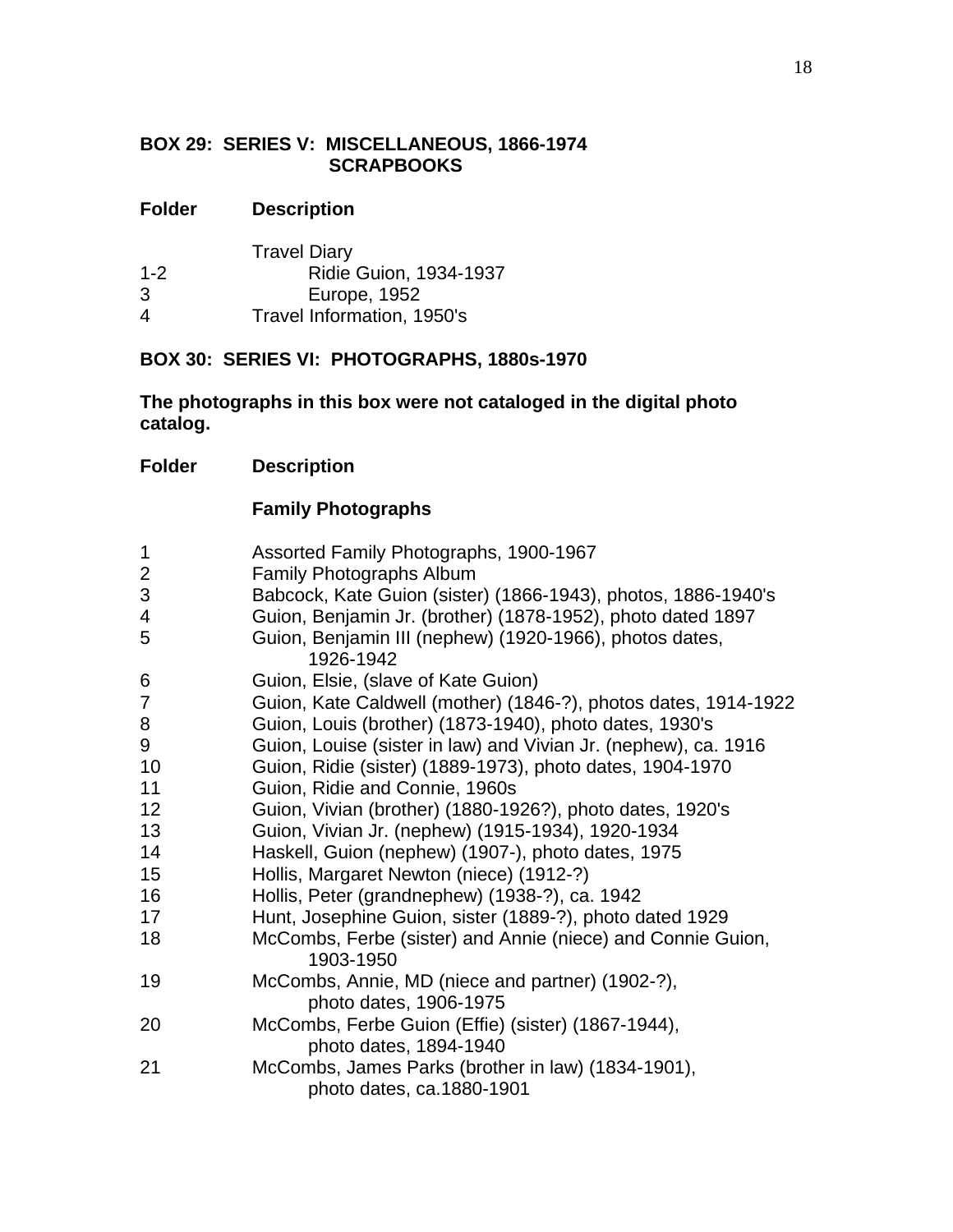| 22 | Newton, Mary Wood Guion (sister) (1876-1950), and Peter Hollis, |
|----|-----------------------------------------------------------------|
|    | photo date, ca. 1941                                            |
| 23 | Vason, Alice Guion (sister) (1869-1935), with James Vason,      |
|    | photo date, ca. 1905                                            |
| 24 | Vason, James (nephew) (1902-ca. 1960),                          |
|    | photo dates, ca. 1920's-1950's                                  |

Boxes 31-33 have been rehoused with the other personal photographic collections and entered into the digital photo catalog. This list can still be used to get an overall idea of what is in the collection. To search for these photographs, please consult the digital photo catalog.

### **BOX 31: SERIES VI: PHOTOGRAPHS, 1880s-1970**

|                 | <b>Connie Guion, MD</b>                                            |
|-----------------|--------------------------------------------------------------------|
| 1               | early 1900's                                                       |
| 2               | 1900-1902                                                          |
| 3               | 1906-1908                                                          |
| 4               | Sweet Briar and Cornell University Medical School, 1909-1913       |
| 5               | 1916-1921                                                          |
| 6               | 1923-1928                                                          |
| $\overline{7}$  | 1935-1940                                                          |
| $8 - 9$         | 1941-1943                                                          |
| 10              | 1944                                                               |
| 11              | Charcoal sketches by Norah Hamilton, 1945                          |
| 12 <sup>2</sup> | 1945-1946                                                          |
| 13              | 1949                                                               |
| 14              | Fishing, 1950's                                                    |
| 15              | Canada, 1950                                                       |
| 16              | Wellesley College, 1950                                            |
| 17              | <b>CUMC Alumni Association, Award of Distinction, 1951</b>         |
| 18              | Northfield School for Girls, Award for Distinguished Service, 1951 |
| 19              | Sweet Briar College, 1951-1959                                     |
| 20              | Women's Medical College of Pennsylvania, June 10, 1953             |
| 21              | 1954-1958                                                          |
| 22              | Queens College Centennial Convocation, 1957                        |
| 23              | Portrait by Molly Guion, 1958                                      |
| 24              | 1959-1961                                                          |
| 25              | Sweet Briar College, 1960-1965                                     |
| 26              | 1962-1966                                                          |
| 27              | Wellesley College, 1965-1966                                       |
| 28              | Dr. Connie Guion Building, 1966                                    |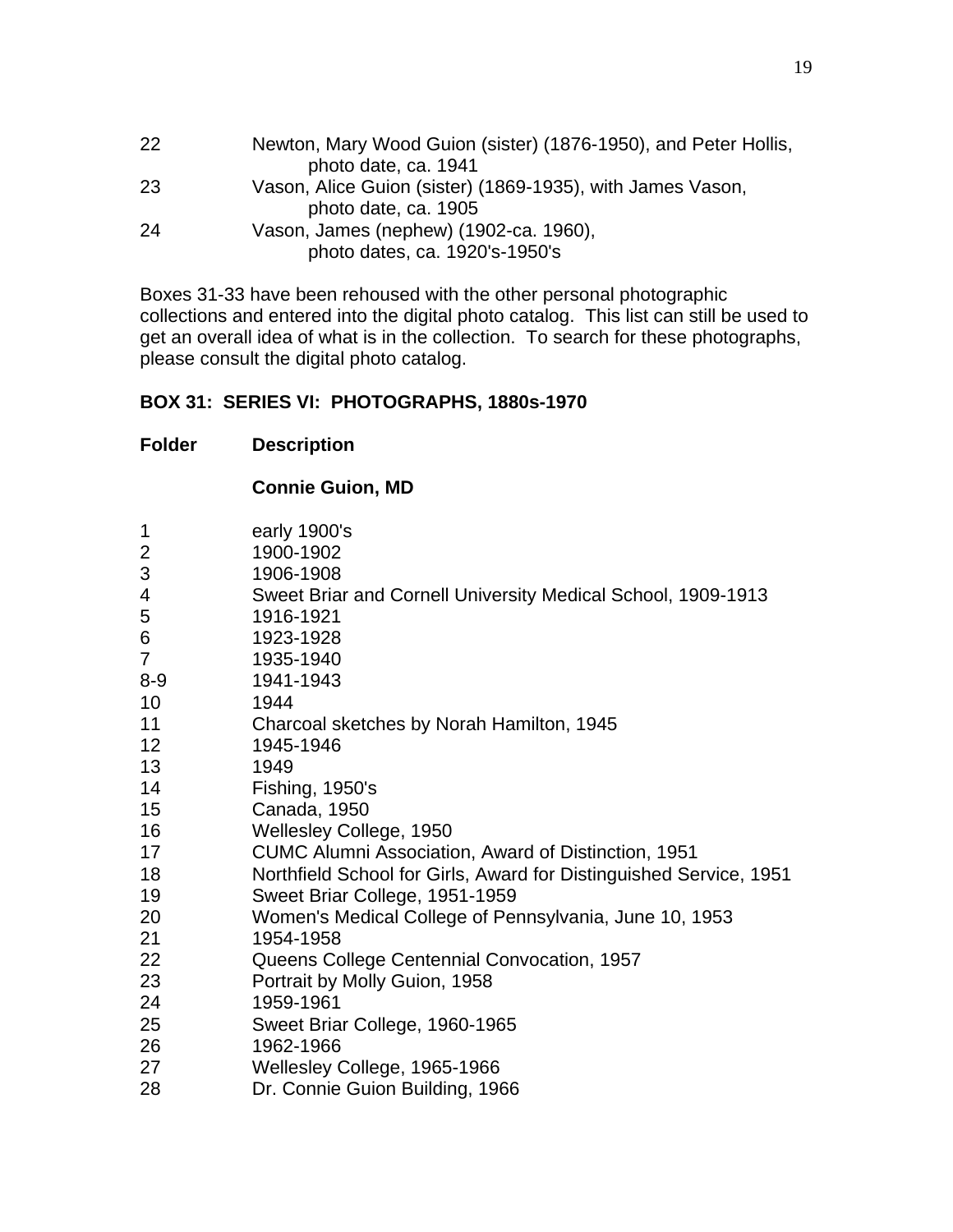| 29 | Girls Club of America, April 10, 1967 |
|----|---------------------------------------|
|----|---------------------------------------|

- Commencement Photos, undated
- 31-33 Undated

### **BOX 32: SERIES VI: PHOTOGRAPHS, 1880s-1970**

### **Folder Description**

#### **Scenes of Dr. Connie Guion at Work at CUMC, NYH, private practice and Bellevue Hospital**

- Bellevue Hospital, 1918
- NYH, CUMC buildings, 1932-1945
- Miscellaneous scenes, CUMC, NYH, 1949-1970
- Reunion Classes of 1917 and 1929, ca. 1950
- 5-6 Dr. Connie Guion at Work, 1950-1965
- CUMC, NYH, slides, 1950's-1960's
- Citations and New York Hospital Graduates Dinner, 1956
- Dedication of Vincent Astor portrait, 1962-1966
- Dr. Connie Guion Building Dedication, 1963
- Physicians at CUMC, NYH, n.d.

# **Friends and Patients**

- Friends and Patients, 1915-1971
- Benedict, Mary and Agnes, 1903-1957
- Connor, Lewis Atterbury, n.d.
- Hinsley, Joseph, n.d.
- Niles, Walter, n.d.
- Stander, Henrius, n.d.
- Wellesley College Friends, 1903
- Wurfbain, Marguerite, n.d.

### **Miscellaneous**

- Dinner, unidentified, n.d.
- Japan, purchased by Ferbe Guion when on the USS Relief, 1898-1899
- Medicine, Department of, NYH-CMC, 1944, 1949
- Miscellaneous
- West Alton, NH, CMG's property, 1930-1955
- Unidentified, n.d.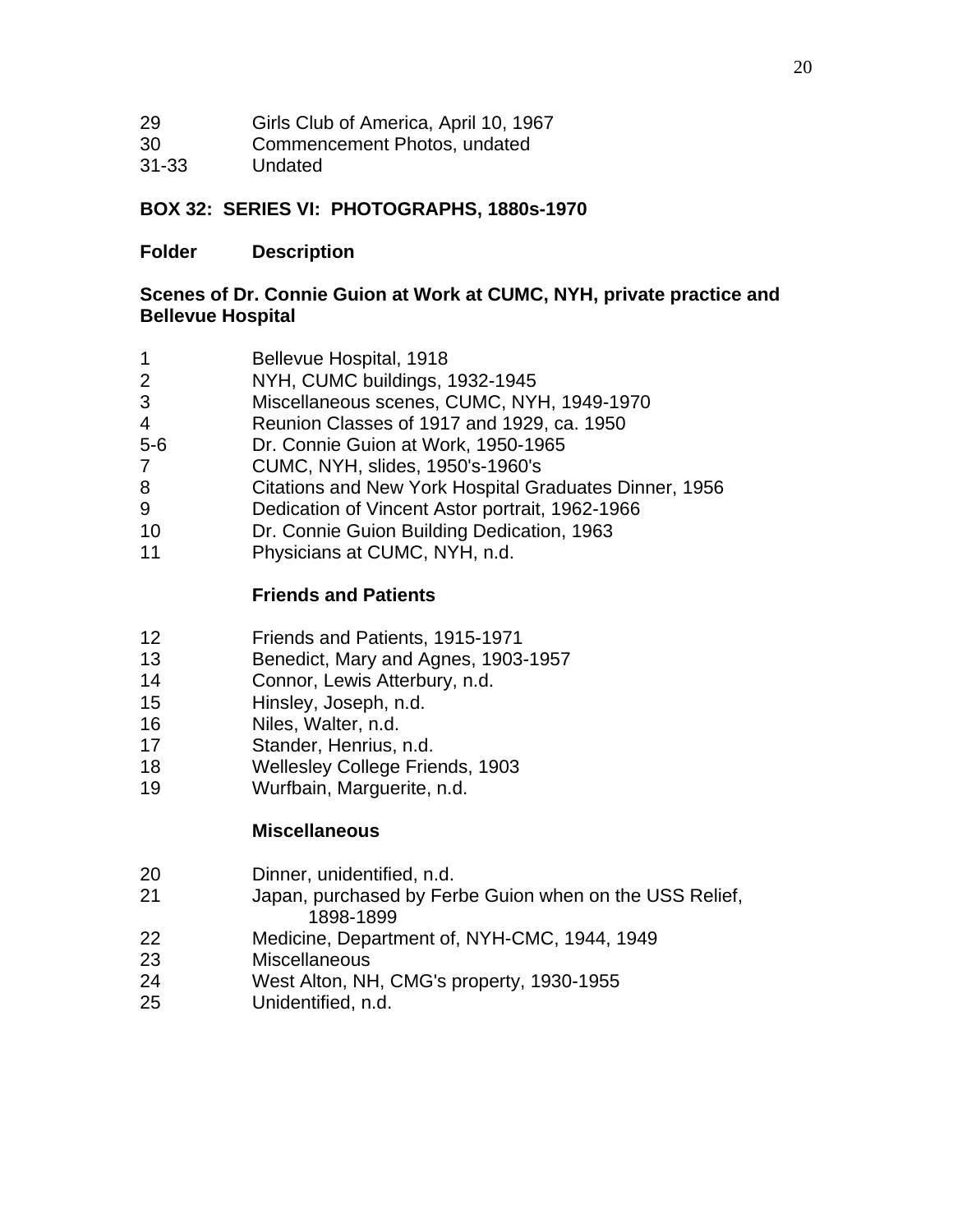### **BOX 33: SERIES VI: PHOTOGRAPHS (OVERSIZE), 1880s-1970**

#### **Folder one**

Guion, Connie, 2 magic marker sketches group portrait taken at Princeton, NJ 2 photo portraits

Guion, Ridie, portrait, 1944 McCombs, Annie, portrait, 1938 McCombs, Ferebe, with other St. Luke's Hospital nurses, ca. 1885 Whitney, John Jay and Betsey, 1957

#### **Folder two**

Astor, Brooke, 1960, photo by Cecil Beaton Guion, Ben III, ca. 1928 Guion, Connie, photo by Josephine Ursula Herrick Guion, Connie, photo by Pinchot Whitney, John, reproduction of a painting, 1954 Unidentified Negatives

# **BOX 33: SERIES VII: CERTIFICATES (OVERSIZE), 1860-1954**

#### **Folder one**

Amazing Doctor Guion, Look Magazine, 1961 American Board of Internal Medicine, Membership Certificate, Dr. Connie Guion, 1939 Dr. Annie Parks McCombs, 1942 American Medical Women's Association, Medical Women of the Year, 1954 American Red Cross, Certificate of Honor, CMG, 1943 Bellevue Hospital, Certificate of Internship, APMcC, 1930 Children of the Confederacy, Membership Certificate, APMcC, 1909 Connecticut Dept. of Health, Medical License, APMcC, 1942 CUMC Alumni Association, Award of Distinction, 1951 Dr. Connie Guion Building, pamphlets Greater New York War Bond Pledge Campaign, Certificates, CMG, 1942 Hippocratic Oath National Board of Medical Examiners, Certificate, APMcC, 1930 New York County, Medical License, APMcC, 1930 New York Infirmary, Award of Merit, CMG, 1961 New York Infirmary, Elizabeth Blackwell Citation, CMG, 1949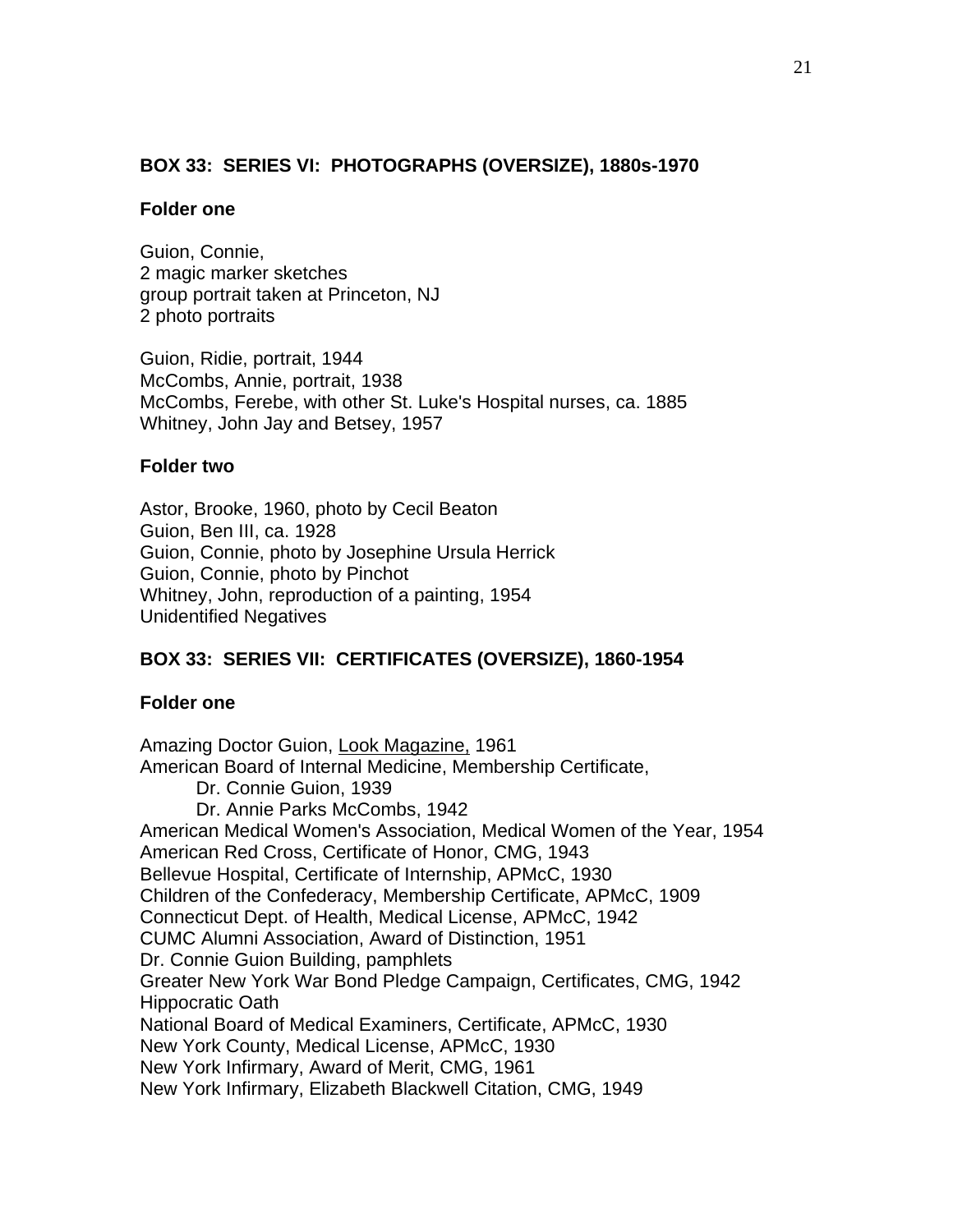North Carolina Board of Medical Examiners, License, J. P. McCombs, 1860 North Carolina Society of New York, Citation of Honor, CMG, 1965 Northfield School for Girls, Award for Significant Service, CMG, 1951 "Salute to Women" Luncheon, Award for Distinguished Achievement, CMG, 1962 South Carolina Board of Medical Examiners, License, CMG, 1922 Volunteer Medical Services Corps, Membership Certificate, CMG, 1918 War Finance Committee of New York State, certificate, CMG, 1943

### **Folder 2**

Deed between Palser Hoofman and John Rogers, 1799 Greater Cornell Fund, List of Donors, n.d. Medical Institute of New York, Diploma, J.P. McCombs, 1860 Medical Society of the County of New York, Certificates, APMcC, 1931 CMG, 1920 New York Academy of Medicine, Membership Certificate, APMcC, 1936 Notification of Election as Fellow of the Academy, CMG, 1927 New York State Dept. of Education, Medical License, APMcC, 1930 New York State Industrial Council, Appointment, June 23, 1944 Town Hall Club, Certificate of Honor, CMG, n.d. Tribuna Medica (Bogotá, Colombia), CMG, 1964 Wellesley College, Honorary Degree of Doctor of Science, CMG, 1950 Women's Medical College of Pennsylvania, Alumni Association, 1953

**Miscellaneous** 

Scrapbook, 1900-1902

### **SERIES VII: CERTIFICATES, 1860-1954: STORED IN MAP CASE DRAWER 2**

Bellevue and Allied Hospitals, Certificate of Internship and Residency, CMG, 1918 Connecticut College for Women, APMcC, 1925 Cornell University Graduate School of Arts and Sciences, Diploma, CMG, 1913 Cornell University Medical College, Diploma, APMcC, 1929 Diploma, CMG, 1917 Society of Sigma Xi, Alpha Chapter, Membership Certificate, 1914 University of the City of New York, School of Medicine, J. P. McCombs, 1860 University of the State of New York, Medical License, CMG, 1917